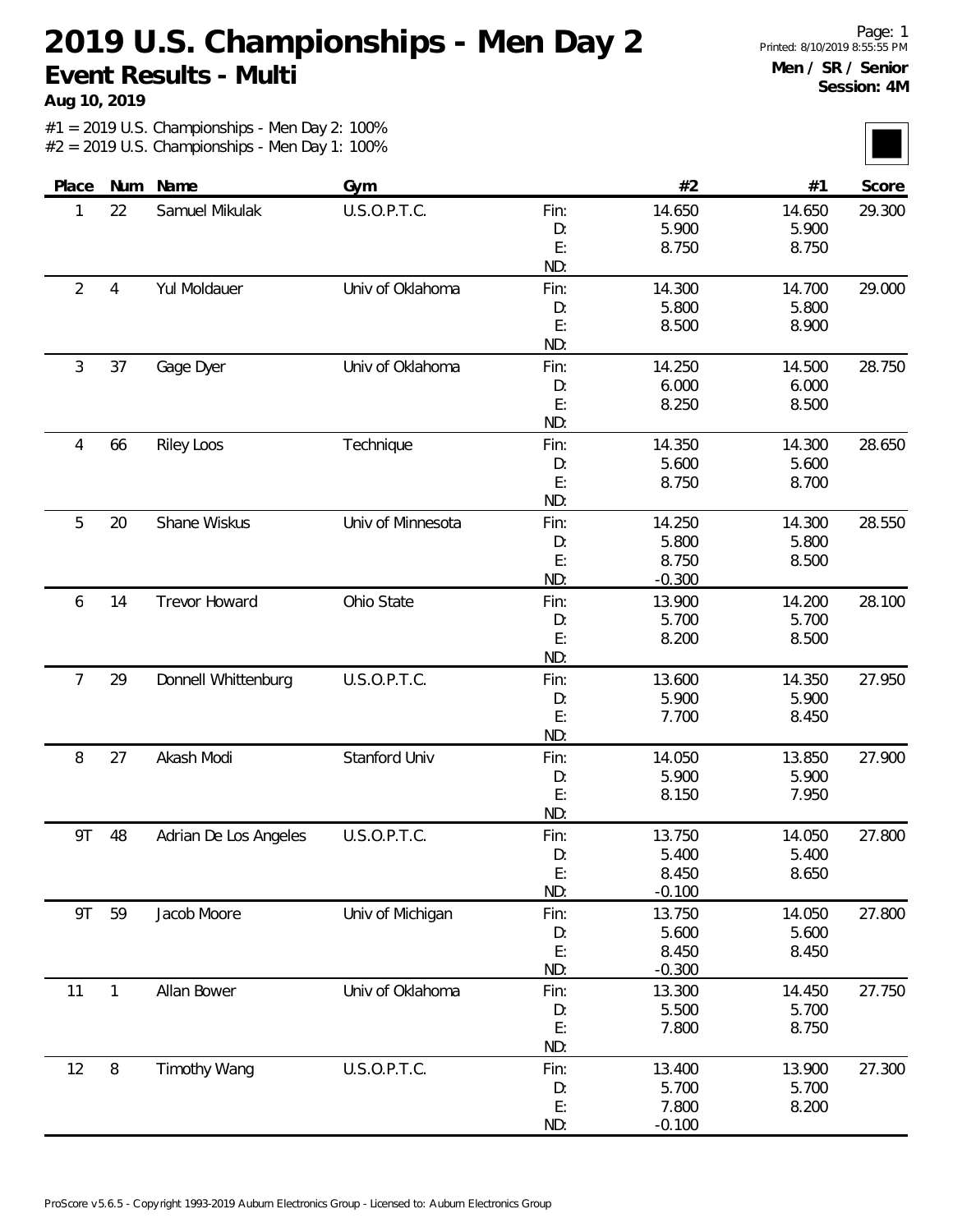**Aug 10, 2019**

| Place      |            | Num Name                | Gym                  |            | #2              | #1                 | Score  |
|------------|------------|-------------------------|----------------------|------------|-----------------|--------------------|--------|
| 13         | 16         | <b>Brennan Pantazis</b> | Penn State           | Fin:       | 13.450          | 13.700             | 27.150 |
|            |            |                         |                      | D:         | 5.500           | 5.500              |        |
|            |            |                         |                      | E:         | 7.950           | 8.200              |        |
|            |            |                         | Univ of Illinois     | ND:        |                 |                    | 27.100 |
| <b>14T</b> | 30         | Alex Diab               |                      | Fin:<br>D: | 13.500<br>5.700 | 13.600<br>5.400    |        |
|            |            |                         |                      | E:         | 7.900           | 8.200              |        |
|            |            |                         |                      | ND:        | $-0.100$        |                    |        |
| <b>14T</b> | 49         | Sean Melton             | Ohio State           | Fin:       | 13.150          | 13.950             | 27.100 |
|            |            |                         |                      | D:         | 5.500           | 5.700              |        |
|            |            |                         |                      | E:         | 7.650           | 8.250              |        |
|            |            |                         |                      | ND:        |                 |                    |        |
| 16         | 64         | Paul Juda               | <b>Buffalo Grove</b> | Fin:       | 13.300          | 13.450             | 26.750 |
|            |            |                         |                      | D:         | 5.700           | 5.700              |        |
|            |            |                         |                      | E:         | 7.600           | 7.750              |        |
|            |            |                         |                      | ND:        |                 |                    |        |
| 17         | 6          | Levi Anderson           | Univ of Oklahoma     | Fin:       | 12.500          | 14.000             | 26.500 |
|            |            |                         |                      | D:         | 5.300           | 5.400              |        |
|            |            |                         |                      | E:         | 7.200           | 8.600              |        |
|            |            |                         |                      | ND:        |                 |                    |        |
| <b>18T</b> | $\sqrt{3}$ | Donothan Bailey         | U.S.O.P.T.C.         | Fin:       | 13.500          | 12.800             | 26.300 |
|            |            |                         |                      | D:         | 5.500           | 5.200              |        |
|            |            |                         |                      | E:<br>ND:  | 8.000           | 7.600              |        |
| <b>18T</b> | 17         | Stewart Brown           | Univ of Iowa         | Fin:       | 13.600          | 12.700             | 26.300 |
|            |            |                         |                      | D:         | 5.100           | 4.900              |        |
|            |            |                         |                      | E:         | 8.500           | 7.800              |        |
|            |            |                         |                      | ND:        |                 |                    |        |
| 20         | 60         | Evan Davis              | Univ of Iowa         | Fin:       | 12.900          | 13.300             | 26.200 |
|            |            |                         |                      | D:         | 5.400           | 5.400              |        |
|            |            |                         |                      | E:         | 7.500           | 8.000              |        |
|            |            |                         |                      | ND:        |                 | $-0.100$           |        |
| 21         | 13         | Eddie Penev             | U.S.O.P.T.C.         | Fin:       | 12.300          | 13.850             | 26.150 |
|            |            |                         |                      | D:         | 5.800           | 5.800              |        |
|            |            |                         |                      | E:         | 6.600           | 8.050              |        |
|            |            |                         |                      | ND:        | $-0.100$        |                    |        |
| 22         | 61         | Michael Fletcher        | Univ of Illinois     | Fin:       | 13.750          | 12.250             | 26.000 |
|            |            |                         |                      | D:         | 5.400           | 5.400              |        |
|            |            |                         |                      | E:<br>ND:  | 8.350           | 7.150              |        |
| 23         | 76         | Bennet Huang            | Univ of Iowa         | Fin:       | 13.300          | $-0.300$<br>12.650 | 25.950 |
|            |            |                         |                      | D:         | 5.600           | 5.500              |        |
|            |            |                         |                      | E:         | 7.800           | 7.150              |        |
|            |            |                         |                      | ND:        | $-0.100$        |                    |        |
| 24         | 36         | Kanji Oyama             | U.S.O.P.T.C.         | Fin:       | 13.800          | 11.950             | 25.750 |
|            |            |                         |                      | D:         | 6.000           | 5.800              |        |
|            |            |                         |                      | E:         | 7.800           | 6.150              |        |
|            |            |                         |                      | ND:        |                 |                    |        |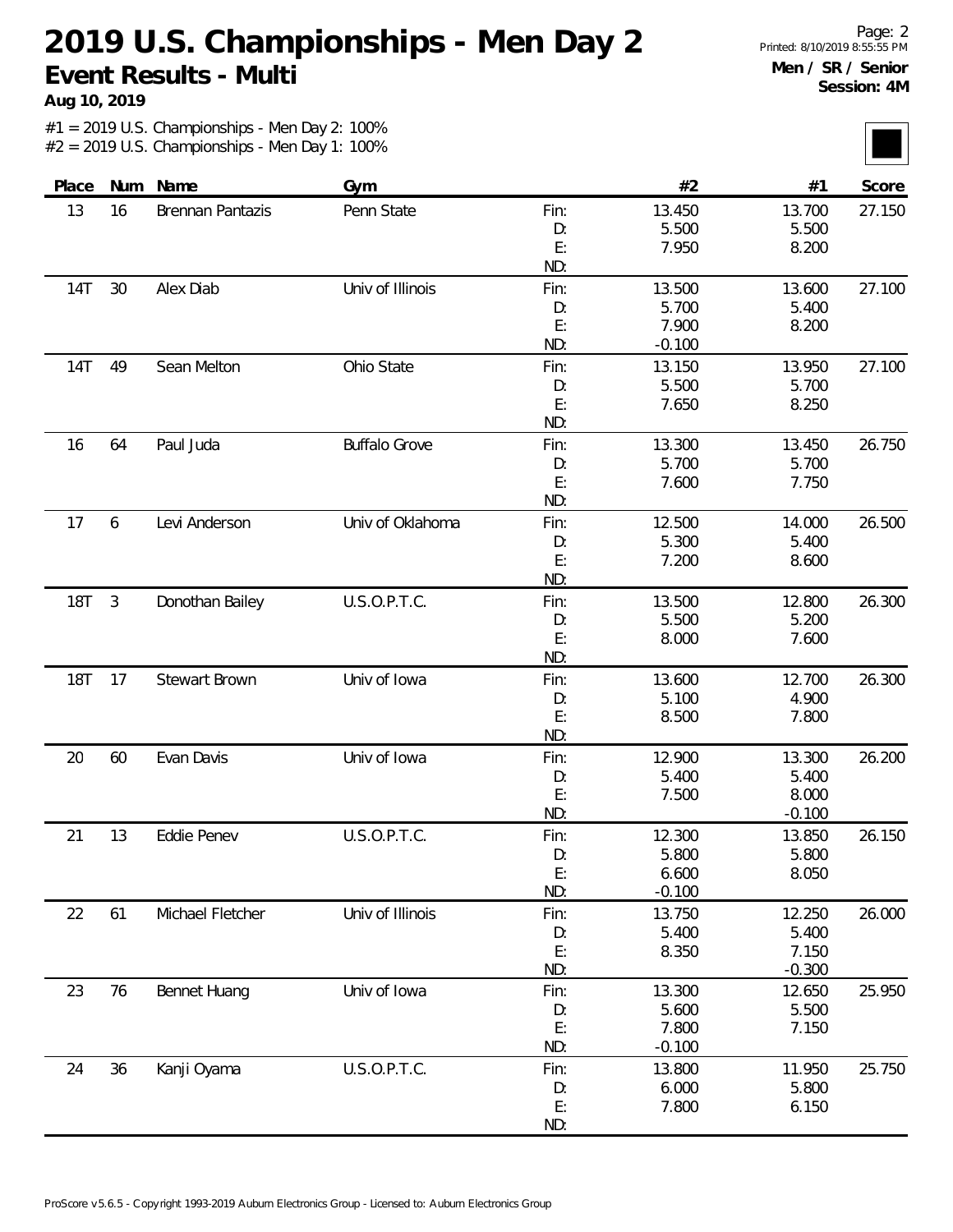**Aug 10, 2019**

| Place |    | Num Name          | Gym           |      | #2       | #1     | Score  |
|-------|----|-------------------|---------------|------|----------|--------|--------|
| 25    | 87 | Justin Ah Chow    | Ohio State    | Fin: | 12.150   | 13.000 | 25.150 |
|       |    |                   |               | D:   | 4.700    | 4.700  |        |
|       |    |                   |               | E:   | 7.450    | 8.300  |        |
|       |    |                   |               | ND:  |          |        |        |
| 26    | 11 | Kiwan Watts       | Arizona State | Fin: | 12.850   | 12.100 | 24.950 |
|       |    |                   |               | D:   | 5.400    | 5.200  |        |
|       |    |                   |               | E:   | 7.750    | 6.900  |        |
|       |    |                   |               | ND:  | $-0.300$ |        |        |
| 27    | 18 | Mitchell Mandozzi | Univ of Iowa  | Fin: | 12.300   | 12.100 | 24.400 |
|       |    |                   |               | D:   | 4.700    | 4.700  |        |
|       |    |                   |               | E:   | 7.600    | 7.400  |        |
|       |    |                   |               | ND:  |          |        |        |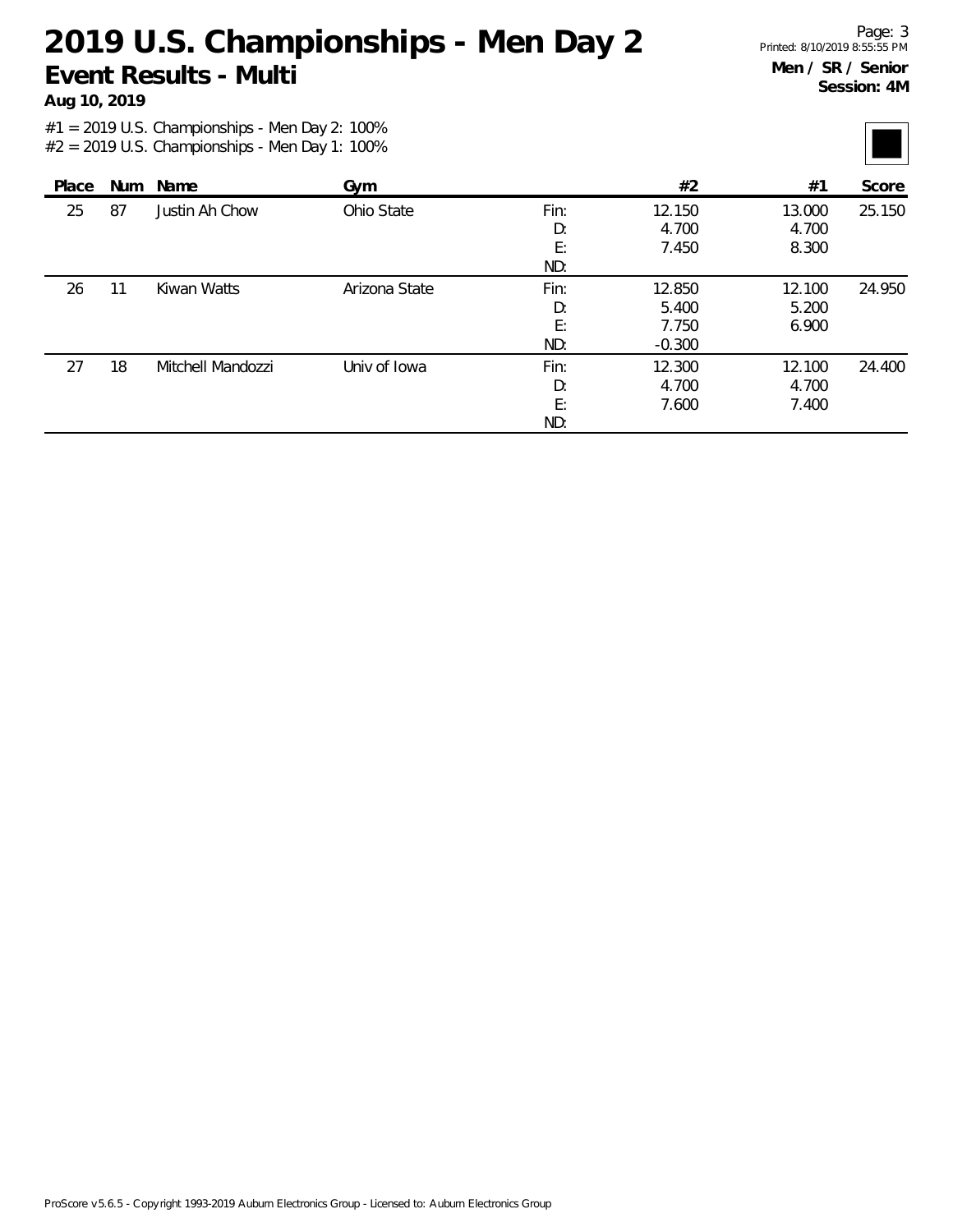**Aug 10, 2019**

|                |                |                       |                   |      |        |        | $\mathbf{V}$ $\mathbf{V}$ |
|----------------|----------------|-----------------------|-------------------|------|--------|--------|---------------------------|
| Place          | Num            | Name                  | Gym               |      | #2     | #1     | Score                     |
| 1              | 22             | Samuel Mikulak        | U.S.O.P.T.C.      | Fin: | 14.750 | 14.400 | 29.150                    |
|                |                |                       |                   | D:   | 6.000  | 6.000  |                           |
|                |                |                       |                   | E:   | 8.750  | 8.400  |                           |
|                |                |                       |                   | ND:  |        |        |                           |
| $\overline{2}$ | 5              | Stephen Nedoroscik    | Penn State        | Fin: | 14.950 | 13.950 | 28.900                    |
|                |                |                       |                   | D:   | 6.200  | 6.300  |                           |
|                |                |                       |                   | E:   | 8.750  | 7.650  |                           |
|                |                |                       |                   | ND:  |        |        |                           |
| 3              | 1              | Allan Bower           | Univ of Oklahoma  | Fin: | 14.350 | 14.350 | 28.700                    |
|                |                |                       |                   | D:   | 6.100  | 6.100  |                           |
|                |                |                       |                   | E:   | 8.250  | 8.250  |                           |
|                |                |                       |                   | ND:  |        |        |                           |
| 4              | 15             | Michael Paradise      | Univ of Illinois  | Fin: | 14.550 | 13.750 | 28.300                    |
|                |                |                       |                   | D:   | 6.200  | 5.900  |                           |
|                |                |                       |                   | E:   | 8.350  | 7.850  |                           |
|                |                |                       |                   | ND:  |        |        |                           |
| 5              | 3              | Donothan Bailey       | U.S.O.P.T.C.      | Fin: | 14.050 | 14.200 | 28.250                    |
|                |                |                       |                   | D:   | 6.100  | 6.200  |                           |
|                |                |                       |                   | E:   | 7.950  | 8.000  |                           |
|                |                |                       |                   | ND:  |        |        |                           |
| 6              | $\overline{4}$ | Yul Moldauer          | Univ of Oklahoma  | Fin: | 13.700 | 14.400 | 28.100                    |
|                |                |                       |                   | D:   | 5.600  | 5.600  |                           |
|                |                |                       |                   | E:   | 8.100  | 8.800  |                           |
|                |                |                       |                   | ND:  |        |        |                           |
| 7              | 27             | Akash Modi            | Stanford Univ     | Fin: | 13.900 | 13.900 | 27.800                    |
|                |                |                       |                   | D:   | 6.100  | 5.800  |                           |
|                |                |                       |                   | E:   | 7.800  | 8.100  |                           |
|                |                |                       |                   | ND:  |        |        |                           |
| 8              | 49             | Sean Melton           | Ohio State        | Fin: | 13.600 | 13.800 | 27.400                    |
|                |                |                       |                   | D:   | 5.400  | 5.300  |                           |
|                |                |                       |                   | E:   | 8.200  | 8.500  |                           |
|                |                |                       |                   | ND:  |        |        |                           |
| 9              | 20             | Shane Wiskus          | Univ of Minnesota | Fin: | 13.450 | 13.400 | 26.850                    |
|                |                |                       |                   | D:   | 5.100  | 5.100  |                           |
|                |                |                       |                   | E:   | 8.350  | 8.300  |                           |
|                |                |                       |                   | ND:  |        |        |                           |
| 10             | 66             | <b>Riley Loos</b>     | Technique         | Fin: | 13.200 | 13.100 | 26.300                    |
|                |                |                       |                   | D:   | 4.700  | 5.200  |                           |
|                |                |                       |                   | E:   | 8.500  | 7.900  |                           |
|                |                |                       |                   | ND:  |        |        |                           |
| 11             | 48             | Adrian De Los Angeles | U.S.O.P.T.C.      | Fin: | 13.500 | 12.500 | 26.000                    |
|                |                |                       |                   | D:   | 5.600  | 5.000  |                           |
|                |                |                       |                   | E:   | 7.900  | 7.500  |                           |
|                |                |                       |                   | ND:  |        |        |                           |
| 12             | 59             | Jacob Moore           | Univ of Michigan  | Fin: | 13.150 | 12.750 | 25.900                    |
|                |                |                       |                   | D:   | 5.400  | 5.100  |                           |
|                |                |                       |                   | E:   | 7.750  | 7.650  |                           |
|                |                |                       |                   | ND:  |        |        |                           |
|                |                |                       |                   |      |        |        |                           |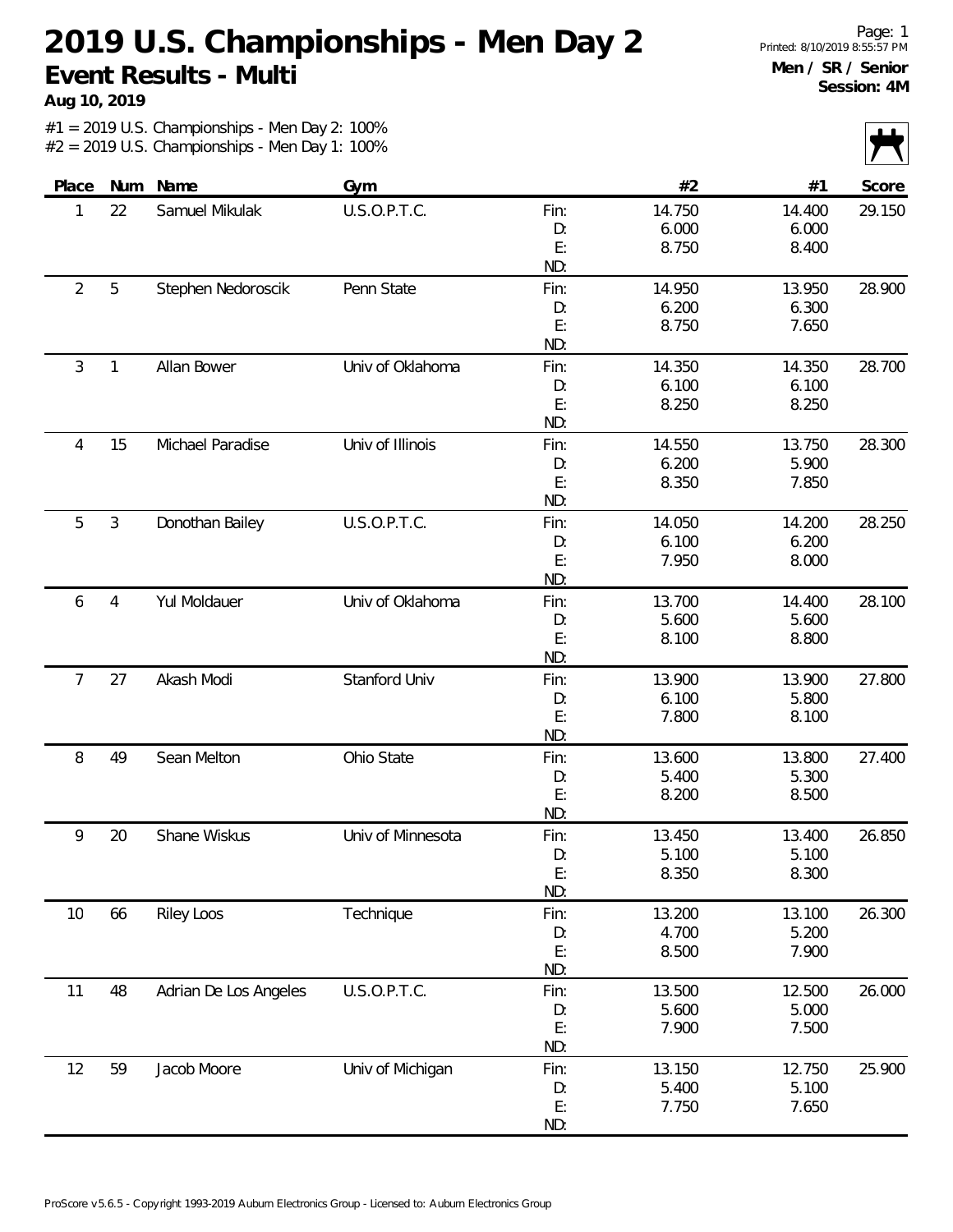**Aug 10, 2019**

|       |    |                     |                      |      |        |        | $\mathcal{L}$ $\mathcal{N}$ |
|-------|----|---------------------|----------------------|------|--------|--------|-----------------------------|
| Place |    | Num Name            | Gym                  |      | #2     | #1     | Score                       |
| 13    | 6  | Levi Anderson       | Univ of Oklahoma     | Fin: | 12.600 | 13.000 | 25.600                      |
|       |    |                     |                      | D:   | 5.000  | 4.900  |                             |
|       |    |                     |                      | E:   | 7.600  | 8.100  |                             |
|       |    |                     |                      | ND:  |        |        |                             |
| 14    | 29 | Donnell Whittenburg | U.S.O.P.T.C.         | Fin: | 12.800 | 12.600 | 25.400                      |
|       |    |                     |                      | D:   | 5.400  | 5.300  |                             |
|       |    |                     |                      | E:   | 7.400  | 7.300  |                             |
|       |    |                     |                      | ND:  |        |        |                             |
| 15    | 60 | Evan Davis          | Univ of Iowa         | Fin: | 13.150 | 12.200 | 25.350                      |
|       |    |                     |                      | D:   | 5.100  | 4.700  |                             |
|       |    |                     |                      | E:   | 8.050  | 7.500  |                             |
|       |    |                     |                      | ND:  |        |        |                             |
| 16    | 64 | Paul Juda           | <b>Buffalo Grove</b> | Fin: | 12.350 | 12.750 | 25.100                      |
|       |    |                     |                      | D:   | 5.100  | 5.700  |                             |
|       |    |                     |                      | E:   | 7.250  | 7.050  |                             |
|       |    |                     |                      | ND:  |        |        |                             |
| 17    | 14 | Trevor Howard       | Ohio State           | Fin: | 12.500 | 12.500 | 25.000                      |
|       |    |                     |                      | D:   | 4.300  | 4.100  |                             |
|       |    |                     |                      | E:   | 8.200  | 8.400  |                             |
|       |    |                     |                      | ND:  |        |        |                             |
| 18    | 76 | Bennet Huang        | Univ of Iowa         | Fin: | 11.350 | 13.550 | 24.900                      |
|       |    |                     |                      | D:   | 5.400  | 5.500  |                             |
|       |    |                     |                      | E:   | 5.950  | 8.050  |                             |
|       |    |                     |                      | ND:  |        |        |                             |
| 19    | 87 | Justin Ah Chow      | Ohio State           | Fin: | 11.850 | 12.250 | 24.100                      |
|       |    |                     |                      | D:   | 4.200  | 5.100  |                             |
|       |    |                     |                      | E:   | 7.650  | 7.150  |                             |
|       |    |                     |                      | ND:  |        |        |                             |
| 20    | 37 | Gage Dyer           | Univ of Oklahoma     | Fin: | 10.750 | 13.250 | 24.000                      |
|       |    |                     |                      | D:   | 4.300  | 4.900  |                             |
|       |    |                     |                      | E:   | 6.450  | 8.350  |                             |
|       |    |                     |                      | ND:  |        |        |                             |
| 21    | 18 | Mitchell Mandozzi   | Univ of Iowa         | Fin: | 12.150 | 11.700 | 23.850                      |
|       |    |                     |                      | D:   | 3.900  | 3.900  |                             |
|       |    |                     |                      | E:   | 8.250  | 7.800  |                             |
|       |    |                     |                      | ND:  |        |        |                             |
| 22T   | 17 | Stewart Brown       | Univ of Iowa         | Fin: | 11.800 | 11.650 | 23.450                      |
|       |    |                     |                      | D:   | 3.200  | 3.200  |                             |
|       |    |                     |                      | E:   | 8.600  | 8.450  |                             |
|       |    |                     |                      | ND:  |        |        |                             |
| 22T   | 36 | Kanji Oyama         | U.S.O.P.T.C.         | Fin: | 11.400 | 12.050 | 23.450                      |
|       |    |                     |                      | D:   | 5.500  | 5.300  |                             |
|       |    |                     |                      | E:   | 5.900  | 6.750  |                             |
|       |    |                     |                      | ND:  |        |        |                             |
| 24    | 16 | Brennan Pantazis    | Penn State           | Fin: | 12.100 | 10.050 | 22.150                      |
|       |    |                     |                      | D:   | 4.100  | 3.700  |                             |
|       |    |                     |                      | E:   | 8.000  | 6.350  |                             |
|       |    |                     |                      | ND:  |        |        |                             |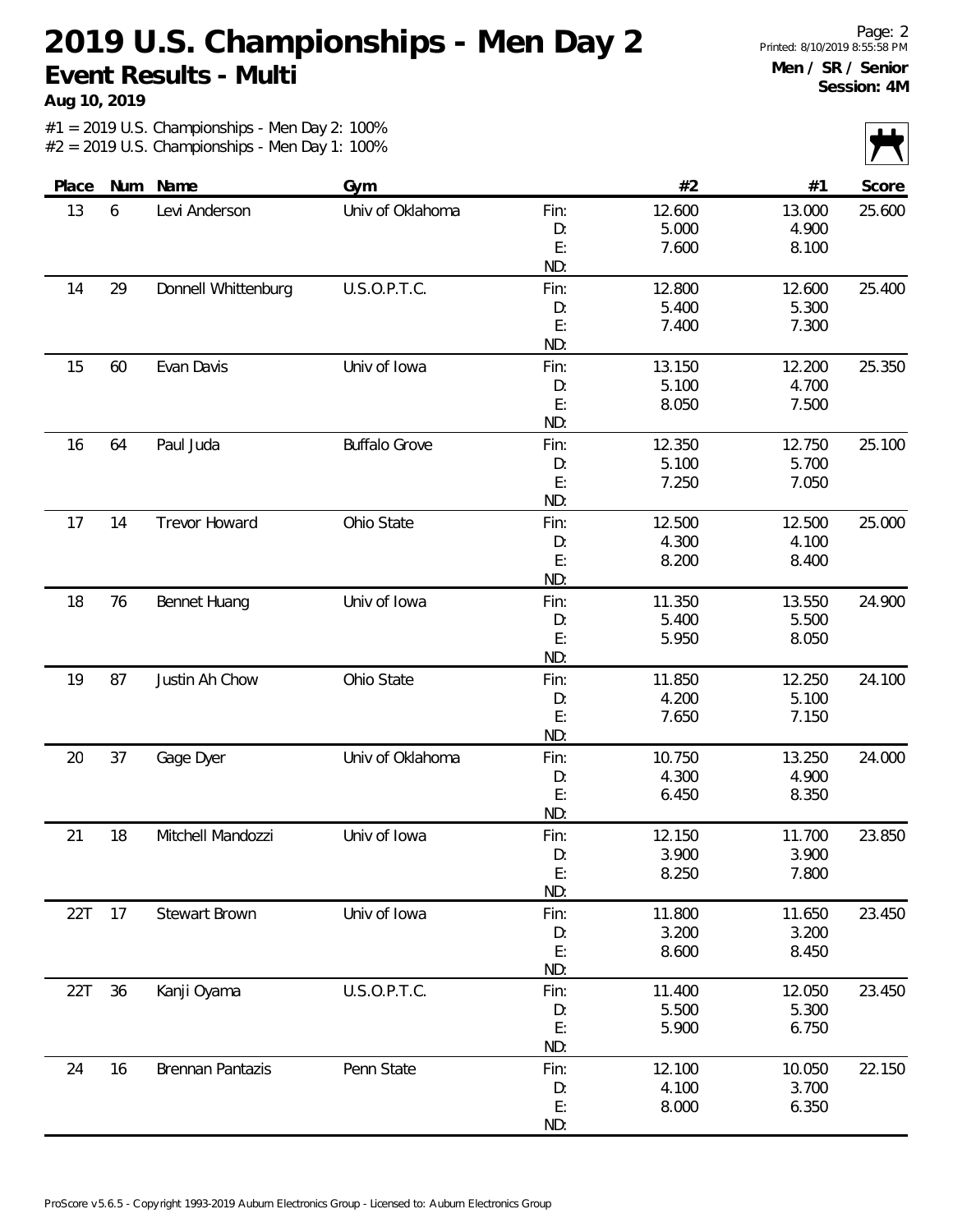**Aug 10, 2019**

|       |            |                     |                  |      |        |        | $\mathbf{r}$ |
|-------|------------|---------------------|------------------|------|--------|--------|--------------|
| Place | <b>Num</b> | Name                | Gym              |      | #2     | #1     | Score        |
| 25    | 8          | <b>Timothy Wang</b> | U.S.O.P.T.C.     | Fin: | 9.100  | 11.600 | 20.700       |
|       |            |                     |                  | D:   | 5.300  | 5.700  |              |
|       |            |                     |                  | E:   | 3.800  | 5.900  |              |
|       |            |                     |                  | ND:  |        |        |              |
| 26    | 11         | Kiwan Watts         | Arizona State    | Fin: | 12.000 | 8.450  | 20.450       |
|       |            |                     |                  | D:   | 4.900  | 3.700  |              |
|       |            |                     |                  | E:   | 7.100  | 4.750  |              |
|       |            |                     |                  | ND:  |        |        |              |
| 27    | 61         | Michael Fletcher    | Univ of Illinois | Fin: | 13.350 | 0.000  | 13.350       |
|       |            |                     |                  | D:   | 4.900  | 0.000  |              |
|       |            |                     |                  | E:   | 8.450  | 0.000  |              |
|       |            |                     |                  | ND:  |        |        |              |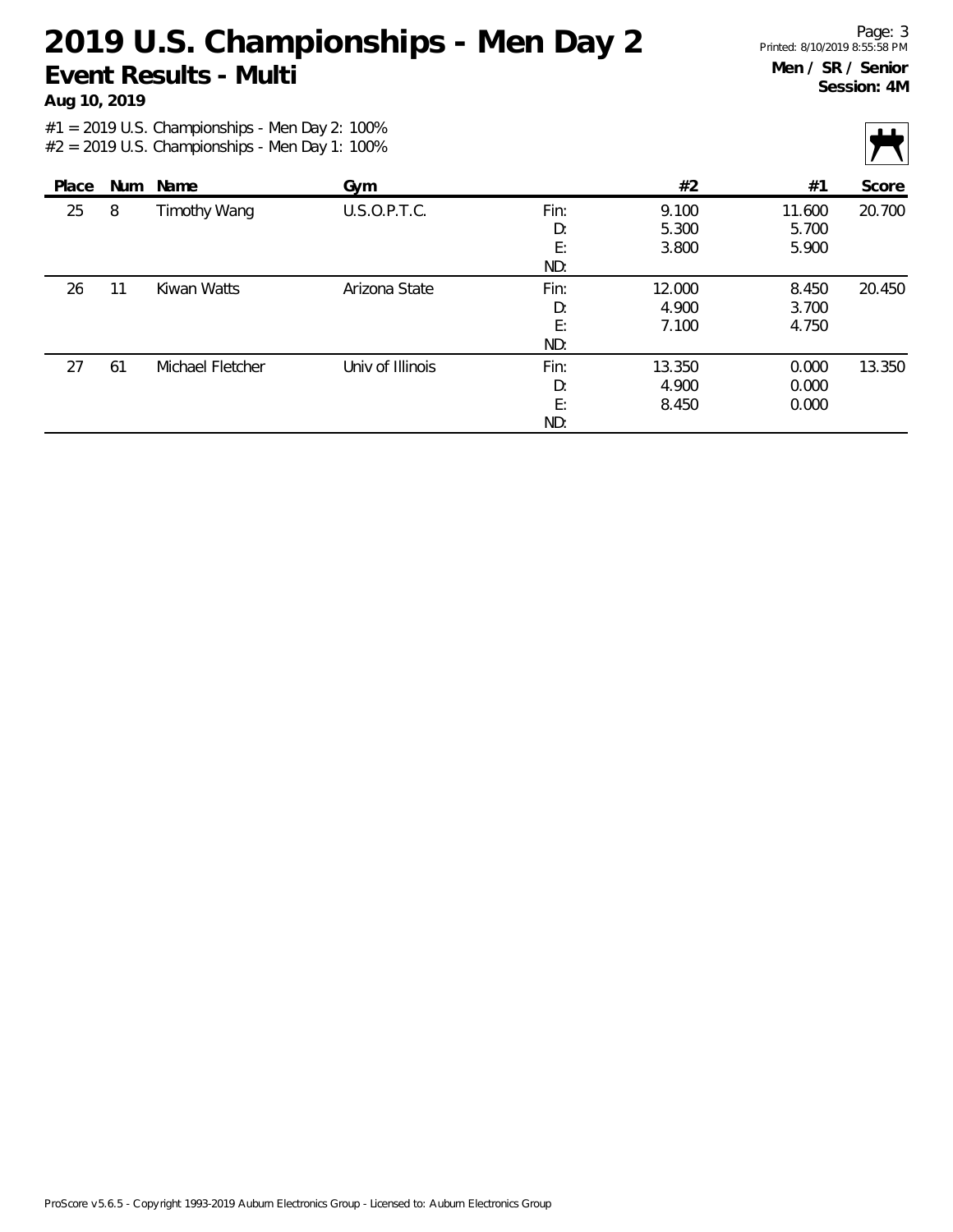**Aug 10, 2019**

 $\mathbf{||}$ 

| $\cup$ |        |        |      |                      |                     |                |                |
|--------|--------|--------|------|----------------------|---------------------|----------------|----------------|
| Score  | #1     | #2     |      | Gym                  | Name                | Num            | Place          |
| 29.350 | 14.750 | 14.600 | Fin: | Univ of Illinois     | Alex Diab           | 30             | 1              |
|        | 5.800  | 5.800  | D:   |                      |                     |                |                |
|        | 8.950  | 8.800  | E:   |                      |                     |                |                |
|        |        |        | ND:  |                      |                     |                |                |
| 29.250 | 14.700 | 14.550 | Fin: | Ohio State           | Trevor Howard       | 14             | $\overline{2}$ |
|        | 6.100  | 6.100  | D:   |                      |                     |                |                |
|        | 8.600  | 8.450  | E:   |                      |                     |                |                |
|        |        |        | ND:  |                      |                     |                |                |
| 29.100 | 14.600 | 14.500 | Fin: | U.S.O.P.T.C.         | Donnell Whittenburg | 29             | 3              |
|        | 6.100  | 6.100  | D:   |                      |                     |                |                |
|        | 8.500  | 8.400  | E:   |                      |                     |                |                |
|        |        |        | ND:  |                      |                     |                |                |
| 28.550 | 14.250 | 14.300 | Fin: | U.S.O.P.T.C.         | Samuel Mikulak      | 22             | 4              |
|        | 5.600  | 5.400  | D:   |                      |                     |                |                |
|        | 8.650  | 8.900  | E:   |                      |                     |                |                |
|        |        |        | ND:  |                      |                     |                |                |
| 28.050 | 14.050 | 14.000 | Fin: | Stanford Univ        | Akash Modi          | 27             | 5              |
|        | 5.900  | 5.900  | D:   |                      |                     |                |                |
|        | 8.150  | 8.100  | E:   |                      |                     |                |                |
|        |        |        | ND:  |                      |                     |                |                |
| 27.850 | 14.150 | 13.700 | Fin: | UIC                  | Michael Wilner      | 46             | 6T             |
|        | 6.200  | 6.200  | D:   |                      |                     |                |                |
|        | 7.950  | 7.500  | E:   |                      |                     |                |                |
|        |        |        | ND:  |                      |                     |                |                |
| 27.850 | 13.900 | 13.950 | Fin: | Ohio State           | Sean Melton         | 49             | 6T             |
|        | 5.800  | 6.000  | D:   |                      |                     |                |                |
|        | 8.100  | 7.950  | E:   |                      |                     |                |                |
|        |        |        | ND:  |                      |                     |                |                |
| 27.450 | 13.600 | 13.850 | Fin: | Univ of Minnesota    | Shane Wiskus        | 20             | 8              |
|        | 5.300  | 5.300  | D:   |                      |                     |                |                |
|        | 8.300  | 8.550  | E:   |                      |                     |                |                |
|        |        |        | ND:  |                      |                     |                |                |
| 27.250 | 13.900 | 13.350 | Fin: | Univ of Oklahoma     | Yul Moldauer        | $\overline{4}$ | 9              |
|        | 5.700  | 5.700  | D:   |                      |                     |                |                |
|        | 8.200  | 7.650  | E:   |                      |                     |                |                |
|        |        |        | ND:  |                      |                     |                |                |
| 26.900 | 13.350 | 13.550 | Fin: | U.S.O.P.T.C.         | <b>Timothy Wang</b> | $\, 8$         | 10             |
|        | 5.500  | 5.500  | D:   |                      |                     |                |                |
|        | 7.850  | 8.050  | E:   |                      |                     |                |                |
|        |        |        | ND:  |                      |                     |                |                |
| 26.850 | 13.400 | 13.450 | Fin: | Technique            | <b>Riley Loos</b>   | 66             | 11             |
|        | 5.000  | 5.000  | D:   |                      |                     |                |                |
|        | 8.400  | 8.450  | E:   |                      |                     |                |                |
|        |        |        | ND:  |                      |                     |                |                |
| 26.750 | 13.650 | 13.100 | Fin: | <b>Buffalo Grove</b> | Paul Juda           | 64             | 12             |
|        | 5.200  | 5.200  | D:   |                      |                     |                |                |
|        | 8.450  | 7.900  | E:   |                      |                     |                |                |
|        |        |        | ND:  |                      |                     |                |                |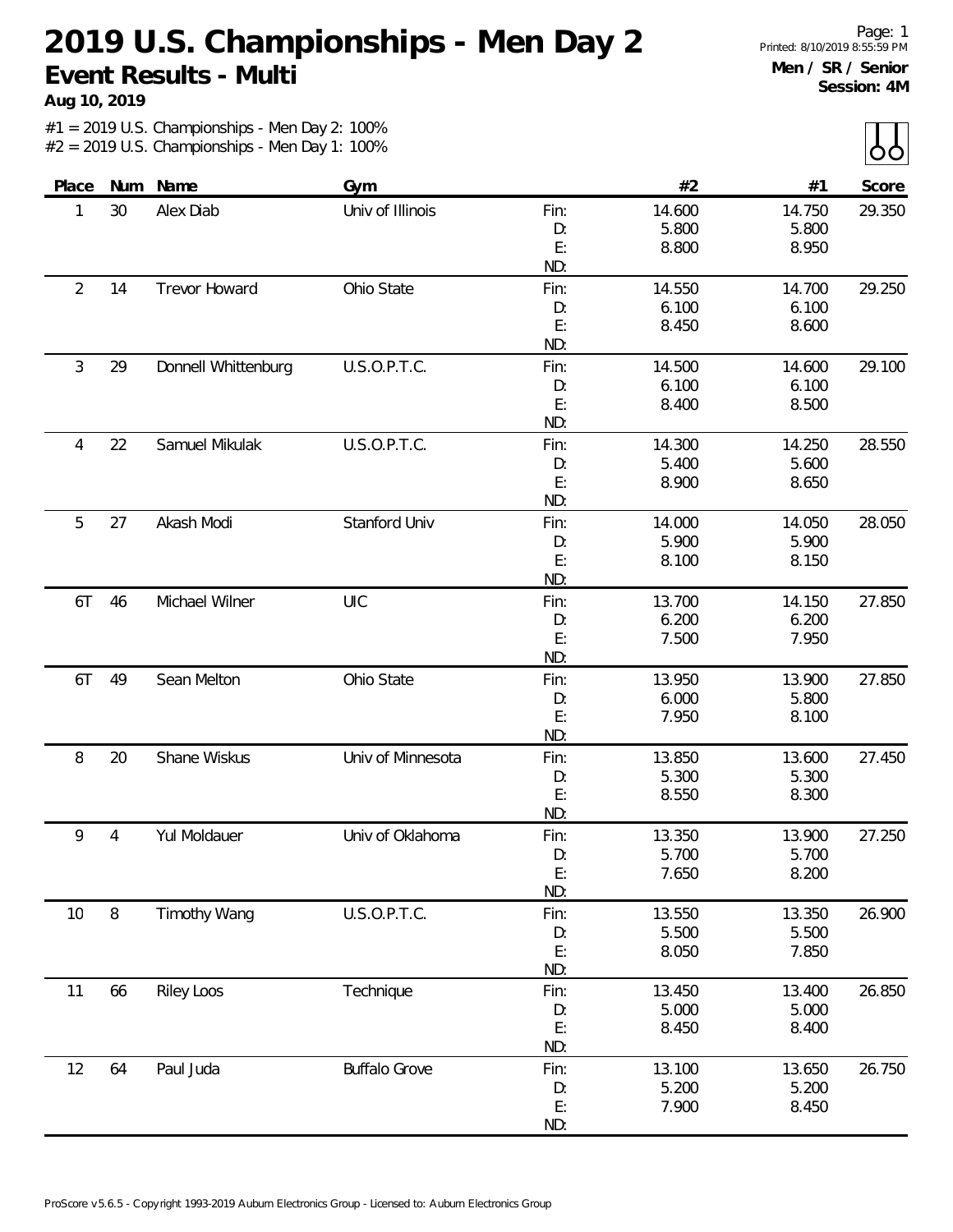**Aug 10, 2019**

 $\lambda$ 

|       |     |                         |                  |            |                 |                 | $\sim$ $\sim$ |
|-------|-----|-------------------------|------------------|------------|-----------------|-----------------|---------------|
| Place | Num | Name                    | Gym              |            | #2              | #1              | Score         |
| 13    | 1   | Allan Bower             | Univ of Oklahoma | Fin:       | 13.150          | 13.300          | 26.450        |
|       |     |                         |                  | D:         | 5.400           | 4.900           |               |
|       |     |                         |                  | E:         | 7.750           | 8.400           |               |
|       |     |                         |                  | ND:        |                 |                 |               |
| 14    | 6   | Levi Anderson           | Univ of Oklahoma | Fin:       | 12.900          | 13.400          | 26.300        |
|       |     |                         |                  | D:         | 4.900           | 4.900           |               |
|       |     |                         |                  | E:         | 8.000           | 8.500           |               |
|       |     |                         |                  | ND:        |                 |                 |               |
| 15    | 60  | Evan Davis              | Univ of Iowa     | Fin:       | 13.000          | 13.250          | 26.250        |
|       |     |                         |                  | D:         | 4.100           | 4.100           |               |
|       |     |                         |                  | E:         | 8.900           | 9.150           |               |
|       |     |                         |                  | ND:        |                 |                 |               |
| 16    | 61  | Michael Fletcher        | Univ of Illinois | Fin:       | 13.100          | 13.000          | 26.100        |
|       |     |                         |                  | D:         | 4.600           | 4.600           |               |
|       |     |                         |                  | E:         | 8.500           | 8.400           |               |
|       |     |                         |                  | ND:        |                 |                 |               |
| 17    | 11  | Kiwan Watts             | Arizona State    | Fin:       | 13.100          | 12.750          | 25.850        |
|       |     |                         |                  | D:         | 4.900           | 4.900           |               |
|       |     |                         |                  | E:<br>ND:  | 8.200           | 7.850           |               |
| 18    |     | <b>Stewart Brown</b>    |                  |            |                 |                 | 25.650        |
|       | 17  |                         | Univ of Iowa     | Fin:<br>D: | 12.950<br>4.100 | 12.700<br>4.100 |               |
|       |     |                         |                  | E:         | 8.850           | 8.600           |               |
|       |     |                         |                  | ND:        |                 |                 |               |
| 19    | 36  | Kanji Oyama             | U.S.O.P.T.C.     | Fin:       | 13.150          | 12.000          | 25.150        |
|       |     |                         |                  | D:         | 5.300           | 5.300           |               |
|       |     |                         |                  | E:         | 7.850           | 6.700           |               |
|       |     |                         |                  | ND:        |                 |                 |               |
| 20    | 48  | Adrian De Los Angeles   | U.S.O.P.T.C.     | Fin:       | 12.300          | 12.450          | 24.750        |
|       |     |                         |                  | D:         | 4.500           | 4.500           |               |
|       |     |                         |                  | E:         | 7.800           | 7.950           |               |
|       |     |                         |                  | ND:        |                 |                 |               |
| 21    | 59  | Jacob Moore             | Univ of Michigan | Fin:       | 12.350          | 12.000          | 24.350        |
|       |     |                         |                  | D:         | 4.400           | 4.000           |               |
|       |     |                         |                  | E:         | 7.950           | 8.000           |               |
|       |     |                         |                  | ND:        |                 |                 |               |
| 22    | 16  | <b>Brennan Pantazis</b> | Penn State       | Fin:       | 12.050          | 12.200          | 24.250        |
|       |     |                         |                  | D:         | 4.500           | 4.600           |               |
|       |     |                         |                  | E:         | 7.550           | 7.600           |               |
|       |     |                         |                  | ND:        |                 |                 |               |
| 23    | 37  | Gage Dyer               | Univ of Oklahoma | Fin:       | 12.350          | 11.550          | 23.900        |
|       |     |                         |                  | D:         | 4.400           | 4.400           |               |
|       |     |                         |                  | E:         | 7.950           | 7.150           |               |
|       |     |                         |                  | ND:        |                 |                 |               |
| 24    | 87  | Justin Ah Chow          | Ohio State       | Fin:       | 11.250          | 11.850          | 23.100        |
|       |     |                         |                  | D:         | 4.700           | 4.900           |               |
|       |     |                         |                  | E:         | 6.550           | 6.950           |               |
|       |     |                         |                  | ND:        |                 |                 |               |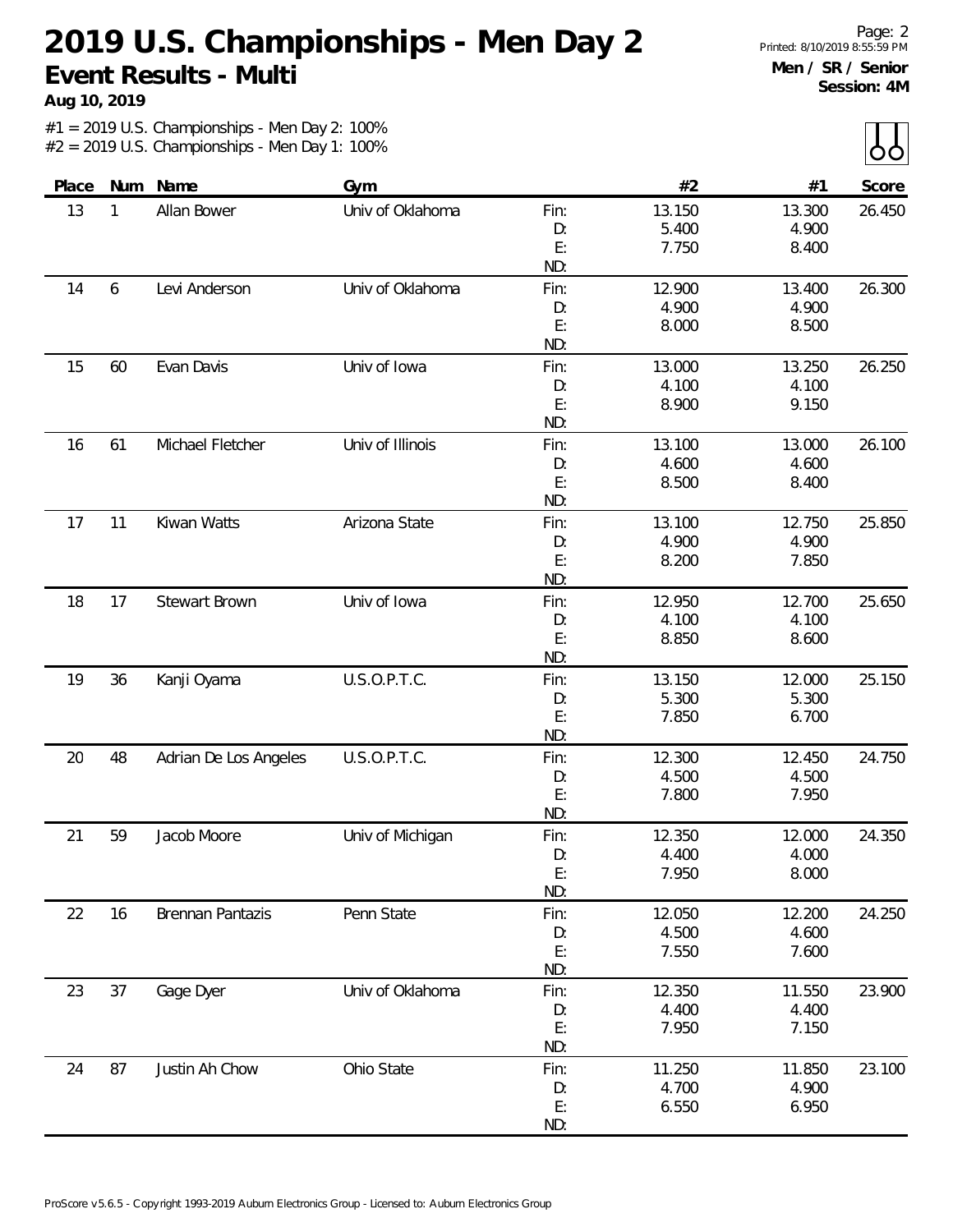**Aug 10, 2019**

| Place | Num | Name         | Gvm          |            | #2             | $#^2$           | Score  |
|-------|-----|--------------|--------------|------------|----------------|-----------------|--------|
| 25    | 76  | Bennet Huang | Univ of Iowa | Fin:<br>D: | 9.650<br>4.400 | 11.550<br>4.500 | 21.200 |
|       |     |              |              | E:         | 5.250          | 7.050           |        |
|       |     |              |              | ND:        |                |                 |        |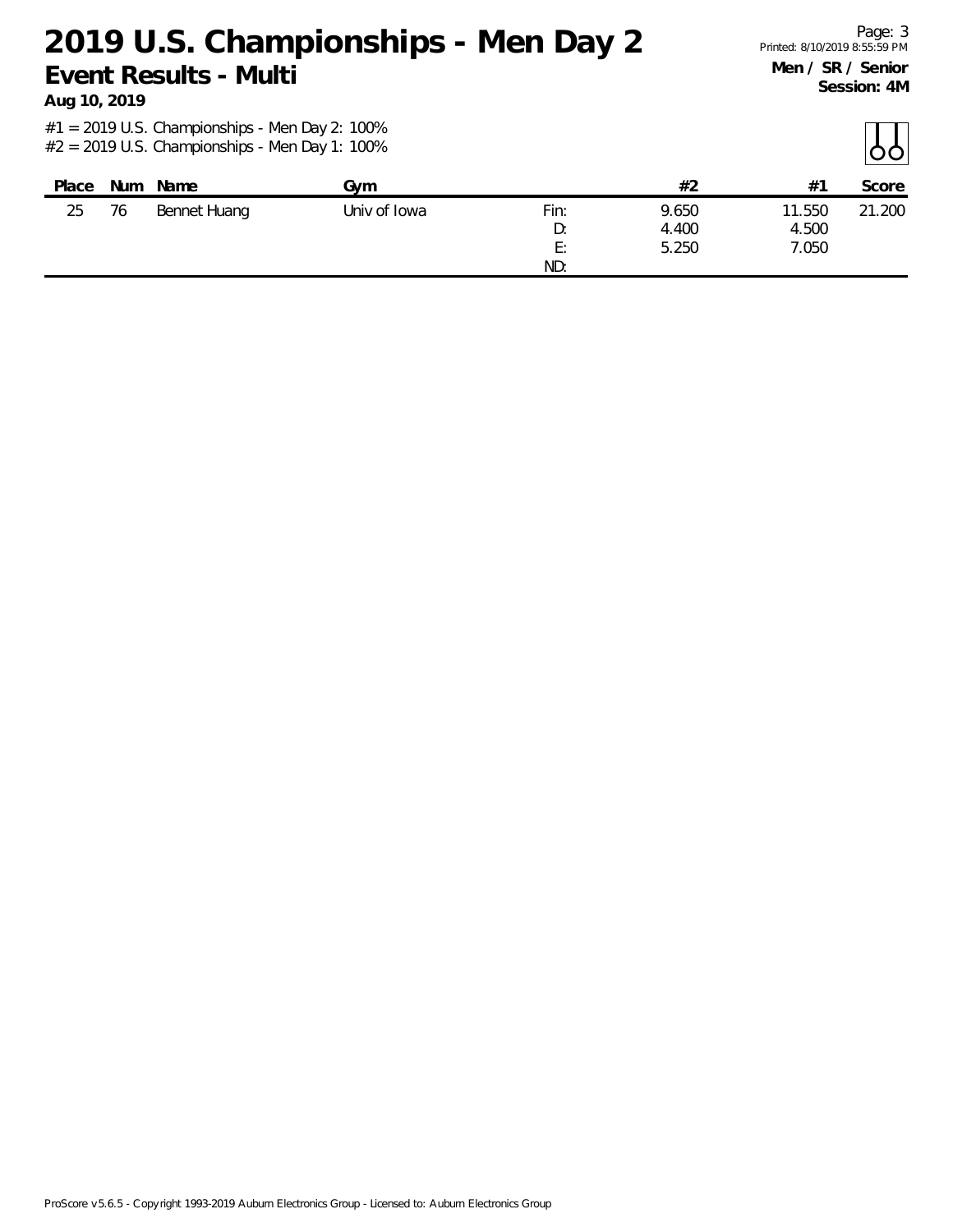**Aug 10, 2019**

 $\tau$ 

| Place |                | Num Name            | Gym               |      | #2          | #1          | Score  |
|-------|----------------|---------------------|-------------------|------|-------------|-------------|--------|
| 1     | 20             | Shane Wiskus        | Univ of Minnesota | Fin: | 14.500      | 14.350      | 28.850 |
|       |                |                     |                   | D:   | 5.200/0.000 | 5.200/0.000 |        |
|       |                |                     |                   | E:   | 9.300/0.000 | 9.150/0.000 |        |
|       |                |                     |                   | ND:  |             |             |        |
| 2T    | 8              | <b>Timothy Wang</b> | U.S.O.P.T.C.      | Fin: | 14.400      | 14.400      | 28.800 |
|       |                |                     |                   | D:   | 5.200/0.000 | 5.200/0.000 |        |
|       |                |                     |                   | E:   | 9.200/0.000 | 9.200/0.000 |        |
|       |                |                     |                   | ND:  |             |             |        |
| 2T    | 11             | Kiwan Watts         | Arizona State     | Fin: | 14.400      | 14.400      | 28.800 |
|       |                |                     |                   | D:   | 5.200/0.000 | 5.200/0.000 |        |
|       |                |                     |                   | E:   | 9.200/0.000 | 9.200/0.000 |        |
|       |                |                     |                   | ND:  |             |             |        |
| 4     | 13             | Eddie Penev         | U.S.O.P.T.C.      | Fin: | 14.300      | 14.450      | 28.750 |
|       |                |                     |                   | D:   | 5.200/0.000 | 5.200/0.000 |        |
|       |                |                     |                   | E:   | 9.100/0.000 | 9.250/0.000 |        |
|       |                |                     |                   | ND:  |             |             |        |
| 5T    | $\overline{4}$ | Yul Moldauer        | Univ of Oklahoma  | Fin: | 14.300      | 14.400      | 28.700 |
|       |                |                     |                   | D:   | 5.200/0.000 | 5.200/0.000 |        |
|       |                |                     |                   | E:   | 9.200/0.000 | 9.200/0.000 |        |
|       |                |                     |                   | ND:  | $-0.100/$   |             |        |
| 5T    | 37             | Gage Dyer           | Univ of Oklahoma  | Fin: | 14.200      | 14.500      | 28.700 |
|       |                |                     |                   | D:   | 5.200/0.000 | 5.200/0.000 |        |
|       |                |                     |                   | E:   | 9.000/0.000 | 9.300/0.000 |        |
|       |                |                     |                   | ND:  |             |             |        |
| 7     | 29             | Donnell Whittenburg | U.S.O.P.T.C.      | Fin: | 14.350      | 14.300      | 28.650 |
|       |                |                     |                   | D:   | 5.200/0.000 | 5.200/0.000 |        |
|       |                |                     |                   | E:   | 9.150/0.000 | 9.100/0.000 |        |
|       |                |                     |                   | ND:  |             |             |        |
| 8     | 17             | Stewart Brown       | Univ of Iowa      | Fin: | 14.350      | 14.250      | 28.600 |
|       |                |                     |                   | D:   | 5.200/0.000 | 5.200/0.000 |        |
|       |                |                     |                   | E:   | 9.150/0.000 | 9.050/0.000 |        |
|       |                |                     |                   | ND:  |             |             |        |
| 9T    | $\overline{1}$ | Allan Bower         | Univ of Oklahoma  | Fin: | 14.300      | 14.250      | 28.550 |
|       |                |                     |                   | D:   | 5.200/0.000 | 5.200/0.000 |        |
|       |                |                     |                   | E:   | 9.100/0.000 | 9.050/0.000 |        |
|       |                |                     |                   | ND:  |             |             |        |
| 9T 6  |                | Levi Anderson       | Univ of Oklahoma  | Fin: | 14.050      | 14.500      | 28.550 |
|       |                |                     |                   | D:   | 5.600/0.000 | 5.600/0.000 |        |
|       |                |                     |                   | E:   | 8.450/0.000 | 8.900/0.000 |        |
|       |                |                     |                   | ND:  |             |             |        |
| 9T    | 61             | Michael Fletcher    | Univ of Illinois  | Fin: | 14.200      | 14.350      | 28.550 |
|       |                |                     |                   | D:   | 5.200/0.000 | 5.200/0.000 |        |
|       |                |                     |                   | E:   | 9.000/0.000 | 9.150/0.000 |        |
|       |                |                     |                   | ND:  |             |             |        |
| 12    | 30             | Alex Diab           | Univ of Illinois  | Fin: | 14.150      | 14.350      | 28.500 |
|       |                |                     |                   | D:   | 5.200/0.000 | 5.200/0.000 |        |
|       |                |                     |                   | E:   | 8.950/0.000 | 9.150/0.000 |        |
|       |                |                     |                   | ND:  |             | $\prime$    |        |
|       |                |                     |                   |      |             |             |        |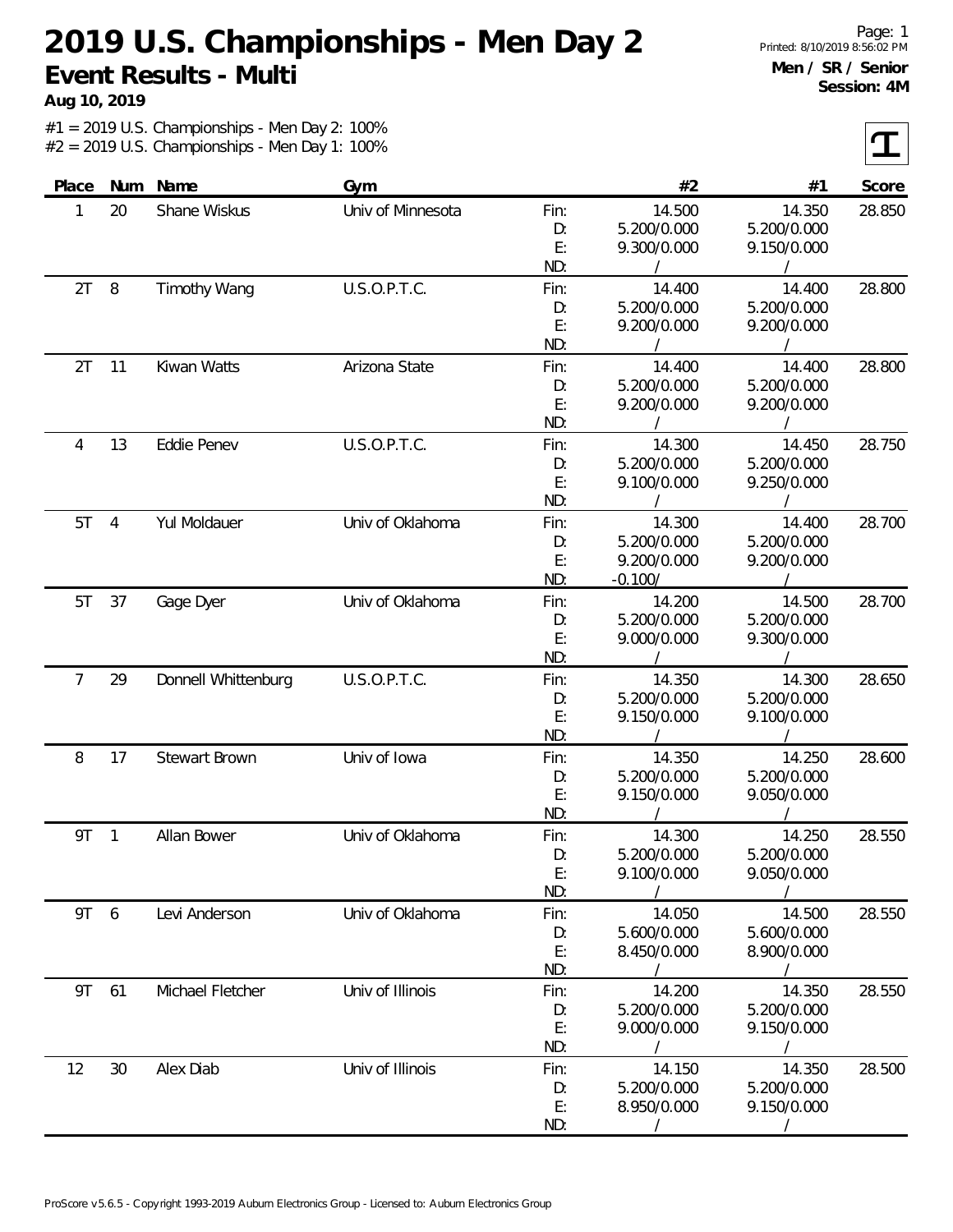**Aug 10, 2019**

 $|\mathbf{T}|$ 

| Place      |    | Num Name              | Gym                  |            | #2                         | #1                       | Score  |
|------------|----|-----------------------|----------------------|------------|----------------------------|--------------------------|--------|
| 13T        | 14 | <b>Trevor Howard</b>  | Ohio State           | Fin:       | 14.250                     | 14.050                   | 28.300 |
|            |    |                       |                      | D:         | 5.200/0.000                | 5.200/0.000              |        |
|            |    |                       |                      | E:         | 9.050/0.000                | 8.850/0.000              |        |
|            |    |                       |                      | ND:        |                            |                          |        |
| 13T        | 18 | Mitchell Mandozzi     | Univ of Iowa         | Fin:       | 14.100                     | 14.200                   | 28.300 |
|            |    |                       |                      | D:         | 4.800/0.000                | 4.800/0.000              |        |
|            |    |                       |                      | E:         | 9.300/0.000                | 9.400/0.000              |        |
|            |    |                       |                      | ND:        |                            |                          |        |
| 13T        | 27 | Akash Modi            | Stanford Univ        | Fin:       | 13.800                     | 14.500                   | 28.300 |
|            |    |                       |                      | D:         | 5.200/0.000                | 5.200/0.000              |        |
|            |    |                       |                      | E:         | 8.900/0.000                | 9.300/0.000              |        |
|            |    |                       |                      | ND:        | $-0.300/$                  | $\prime$                 |        |
| 16         | 64 | Paul Juda             | <b>Buffalo Grove</b> | Fin:       | 13.900                     | 14.200                   | 28.100 |
|            |    |                       |                      | D:<br>E:   | 5.200/0.000                | 5.200/0.000              |        |
|            |    |                       |                      | ND:        | 8.700/0.000                | 9.100/0.000<br>$-0.100/$ |        |
|            |    | Samuel Mikulak        |                      |            |                            | 14.300                   |        |
| 17         | 22 |                       | U.S.O.P.T.C.         | Fin:<br>D: | 13.500<br>5.200/0.000      | 5.200/0.000              | 27.800 |
|            |    |                       |                      | E:         | 8.600/0.000                | 9.100/0.000              |        |
|            |    |                       |                      | ND:        | $-0.300/$                  |                          |        |
| <b>18T</b> | 76 | <b>Bennet Huang</b>   | Univ of Iowa         | Fin:       | 14.000                     | 13.600                   | 27.600 |
|            |    |                       |                      | D:         | 4.800/0.000                | 4.800/0.000              |        |
|            |    |                       |                      | E:         | 9.200/0.000                | 8.800/0.000              |        |
|            |    |                       |                      | ND:        |                            |                          |        |
| <b>18T</b> | 59 | Jacob Moore           | Univ of Michigan     | Fin:       | 13.650                     | 13.950                   | 27.600 |
|            |    |                       |                      | D:         | 4.800/0.000                | 4.800/0.000              |        |
|            |    |                       |                      | E:         | 8.850/0.000                | 9.150/0.000              |        |
|            |    |                       |                      | ND:        |                            |                          |        |
| 20         | 36 | Kanji Oyama           | U.S.O.P.T.C.         | Fin:       | 13.200                     | 14.350                   | 27.550 |
|            |    |                       |                      | D:         | 5.200/0.000                | 5.200/0.000              |        |
|            |    |                       |                      | E:         | 8.000/0.000                | 9.150/0.000              |        |
|            |    |                       |                      | ND:        |                            |                          |        |
| 21         | 87 | Justin Ah Chow        | Ohio State           | Fin:       | 13.700                     | 13.800                   | 27.500 |
|            |    |                       |                      | D:         | 4.800/0.000                | 4.800/0.000              |        |
|            |    |                       |                      | E:         | 9.000/0.000                | 9.000/0.000              |        |
|            |    |                       |                      | ND:        | $-0.100/$                  |                          |        |
| 22         | 48 | Adrian De Los Angeles | U.S.O.P.T.C.         | Fin:       | 13.200                     | 14.200                   | 27.400 |
|            |    |                       |                      | D:         | 5.200/0.000                | 5.200/0.000              |        |
|            |    |                       |                      | E:         | 8.100/0.000                | 9.000/0.000              |        |
|            |    |                       |                      | ND:        | $-0.100/$                  |                          |        |
| 23         | 66 | <b>Riley Loos</b>     | Technique            | Fin:       | 14.000                     | 12.650<br>5.200/0.000    | 26.650 |
|            |    |                       |                      | D:<br>E:   | 5.200/0.000<br>8.900/0.000 | 7.750/0.000              |        |
|            |    |                       |                      | ND:        | $-0.100/$                  | $-0.300/$                |        |
| 24         | 60 | Evan Davis            | Univ of Iowa         | Fin:       | 12.850                     | 13.600                   | 26.450 |
|            |    |                       |                      | D:         | 4.800/0.000                | 4.800/0.000              |        |
|            |    |                       |                      | E:         | 8.150/0.000                | 8.900/0.000              |        |
|            |    |                       |                      | ND:        | $-0.100/$                  | $-0.100/$                |        |
|            |    |                       |                      |            |                            |                          |        |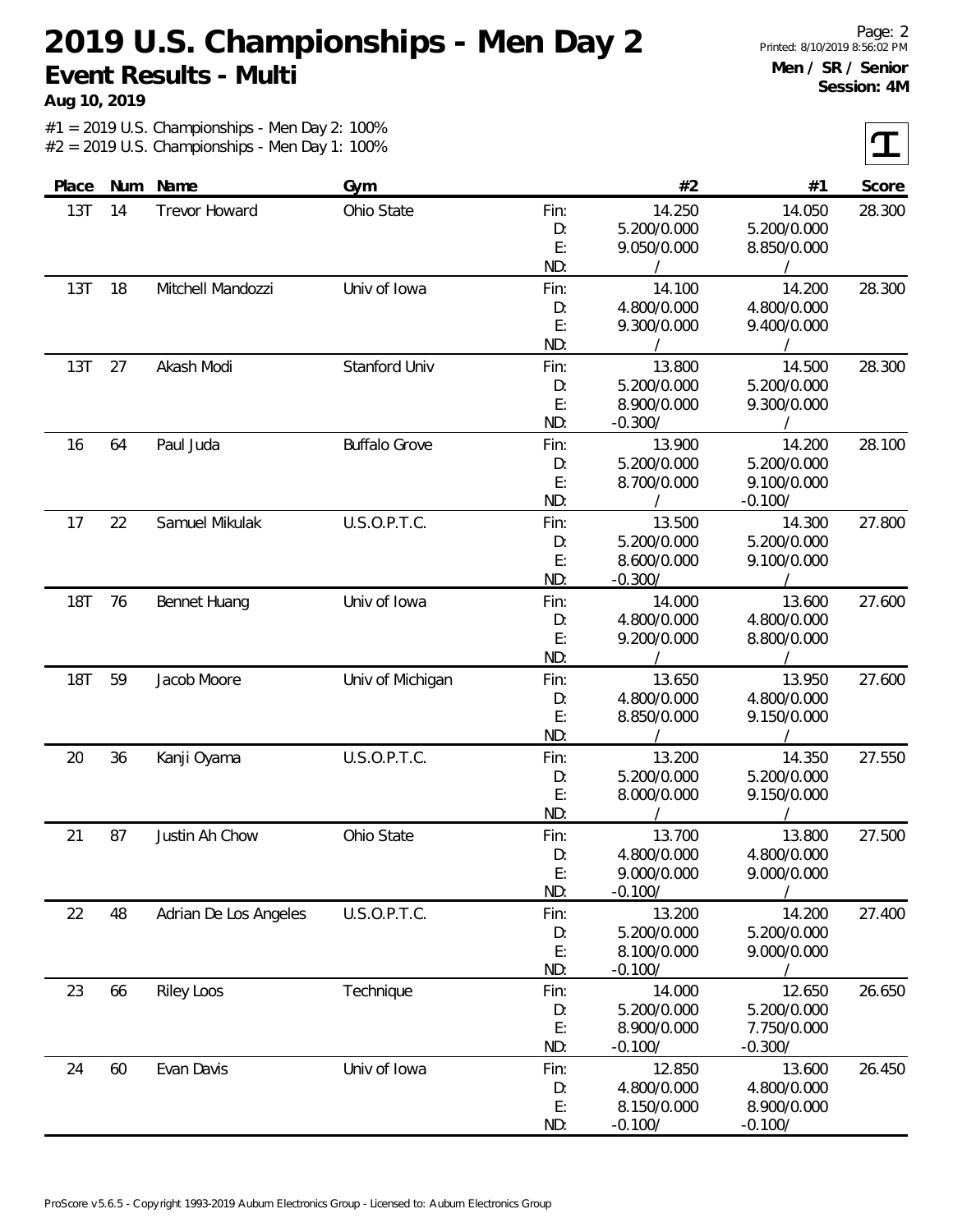**Aug 10, 2019**

| Place | <b>Num</b> | Name                    | Gym        |      | #2          | #1          | Score  |
|-------|------------|-------------------------|------------|------|-------------|-------------|--------|
| 25    | 49         | Sean Melton             | Ohio State | Fin: | 13.050      | 13.300      | 26.350 |
|       |            |                         |            | D:   | 5.200/0.000 | 5.200/0.000 |        |
|       |            |                         |            | E:   | 7.950/0.000 | 8.200/0.000 |        |
|       |            |                         |            | ND:  | $-0.100/$   | $-0.100/$   |        |
| 26    | 16         | <b>Brennan Pantazis</b> | Penn State | Fin: | 13.000      | 12.850      | 25.850 |
|       |            |                         |            | D:   | 5.200/0.000 | 5.200/0.000 |        |
|       |            |                         |            | E:   | 7.800/0.000 | 7.750/0.000 |        |
|       |            |                         |            | ND:  |             | $-0.100/$   |        |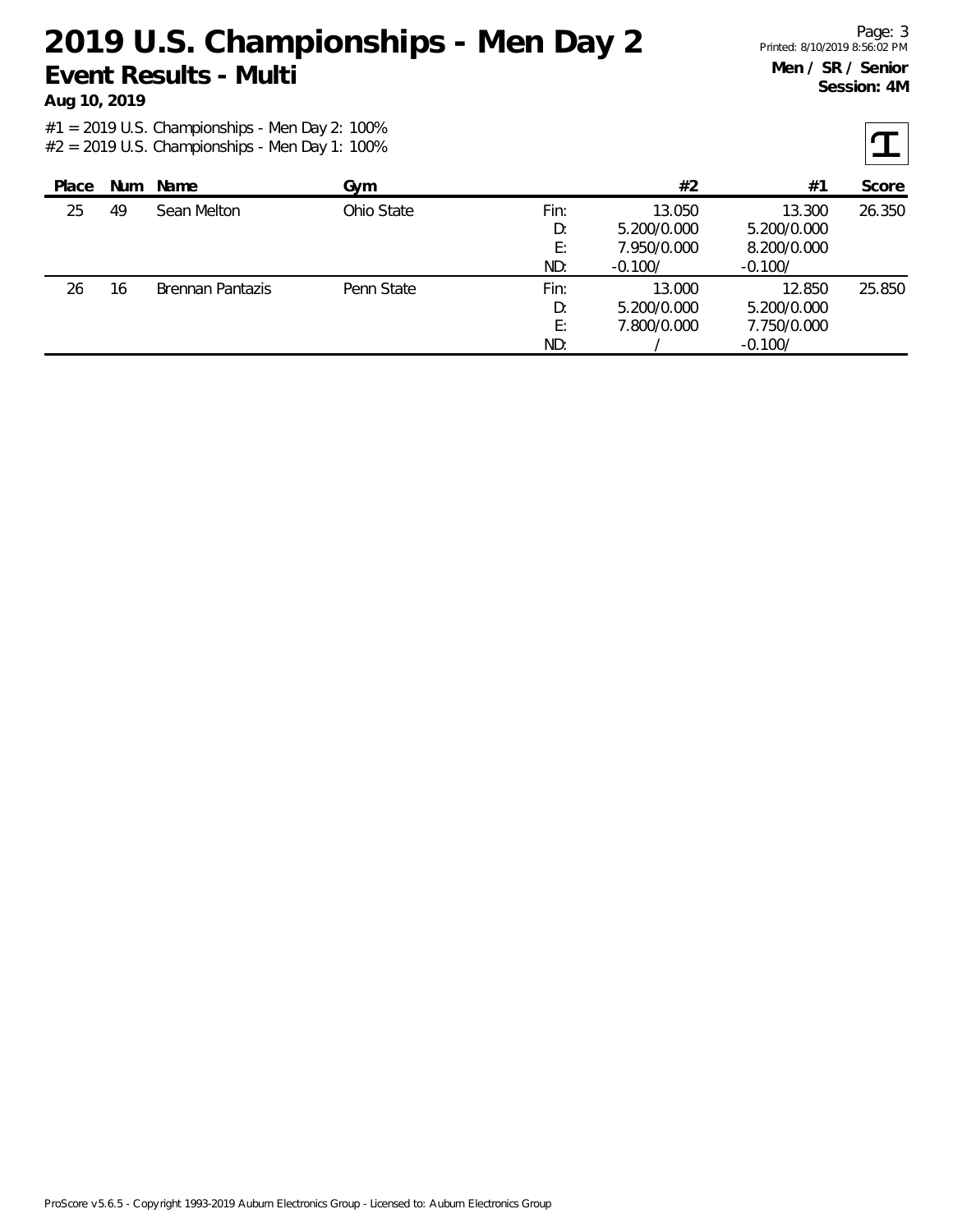**Aug 10, 2019**

 $\overline{\mathbf{H}}$ 

|                |                |                       |                   |           |        |        | $\mathbf{r}$ , $\mathbf{r}$ |
|----------------|----------------|-----------------------|-------------------|-----------|--------|--------|-----------------------------|
| Place          | Num            | Name                  | Gym               |           | #2     | #1     | Score                       |
| 1              | 22             | Samuel Mikulak        | U.S.O.P.T.C.      | Fin:      | 15.350 | 15.300 | 30.650                      |
|                |                |                       |                   | D:        | 6.400  | 6.600  |                             |
|                |                |                       |                   | E:        | 8.950  | 8.700  |                             |
|                |                |                       |                   | ND:       |        |        |                             |
| $\overline{2}$ | $\overline{4}$ | Yul Moldauer          | Univ of Oklahoma  | Fin:      | 14.800 | 14.600 | 29.400                      |
|                |                |                       |                   | D:        | 6.000  | 6.000  |                             |
|                |                |                       |                   | E:        | 8.800  | 8.600  |                             |
|                |                |                       |                   | ND:       |        |        |                             |
| 3              | 20             | Shane Wiskus          | Univ of Minnesota | Fin:      | 14.500 | 14.850 | 29.350                      |
|                |                |                       |                   | D:        | 6.000  | 6.000  |                             |
|                |                |                       |                   | E:        | 8.500  | 8.850  |                             |
|                |                |                       |                   | ND:       |        |        |                             |
| 4              | 48             | Adrian De Los Angeles | U.S.O.P.T.C.      | Fin:      | 14.350 | 14.600 | 28.950                      |
|                |                |                       |                   | D:        | 5.800  | 5.800  |                             |
|                |                |                       |                   | E:        | 8.550  | 8.800  |                             |
|                |                |                       |                   | ND:       |        |        |                             |
| 5              | 27             | Akash Modi            | Stanford Univ     | Fin:      | 14.500 | 14.350 | 28.850                      |
|                |                |                       |                   | D:        | 6.100  | 6.100  |                             |
|                |                |                       |                   | E:        | 8.400  | 8.250  |                             |
|                |                |                       |                   | ND:       |        |        |                             |
| 6              | 14             | Trevor Howard         | Ohio State        | Fin:      | 14.350 | 13.850 | 28.200                      |
|                |                |                       |                   | D:        | 6.200  | 6.200  |                             |
|                |                |                       |                   | E:<br>ND: | 8.150  | 7.650  |                             |
| $\overline{7}$ | $\mathbf{1}$   | Allan Bower           | Univ of Oklahoma  | Fin:      | 14.200 | 13.800 | 28.000                      |
|                |                |                       |                   | D:        | 5.400  | 5.400  |                             |
|                |                |                       |                   | E:        | 8.800  | 8.400  |                             |
|                |                |                       |                   | ND:       |        |        |                             |
| 8              | 49             | Sean Melton           | Ohio State        | Fin:      | 14.200 | 13.350 | 27.550                      |
|                |                |                       |                   | D:        | 5.700  | 5.500  |                             |
|                |                |                       |                   | E:        | 8.500  | 7.850  |                             |
|                |                |                       |                   | ND:       |        |        |                             |
| 9              | $\mathfrak{Z}$ | Donothan Bailey       | U.S.O.P.T.C.      | Fin:      | 13.400 | 13.700 | 27.100                      |
|                |                |                       |                   | D:        | 5.900  | 6.000  |                             |
|                |                |                       |                   | E:        | 7.500  | 7.700  |                             |
|                |                |                       |                   | ND:       |        |        |                             |
| 10             | 6              | Levi Anderson         | Univ of Oklahoma  | Fin:      | 13.250 | 13.600 | 26.850                      |
|                |                |                       |                   | D:        | 5.100  | 5.100  |                             |
|                |                |                       |                   | E:        | 8.150  | 8.500  |                             |
|                |                |                       |                   | ND:       |        |        |                             |
| 11             | 29             | Donnell Whittenburg   | U.S.O.P.T.C.      | Fin:      | 14.000 | 12.700 | 26.700                      |
|                |                |                       |                   | D:        | 6.300  | 6.300  |                             |
|                |                |                       |                   | E:        | 7.700  | 6.400  |                             |
|                |                |                       |                   | ND:       |        |        |                             |
| 12             | 87             | Justin Ah Chow        | Ohio State        | Fin:      | 12.950 | 13.700 | 26.650                      |
|                |                |                       |                   | D:        | 4.800  | 4.800  |                             |
|                |                |                       |                   | E:        | 8.150  | 8.900  |                             |
|                |                |                       |                   | ND:       |        |        |                             |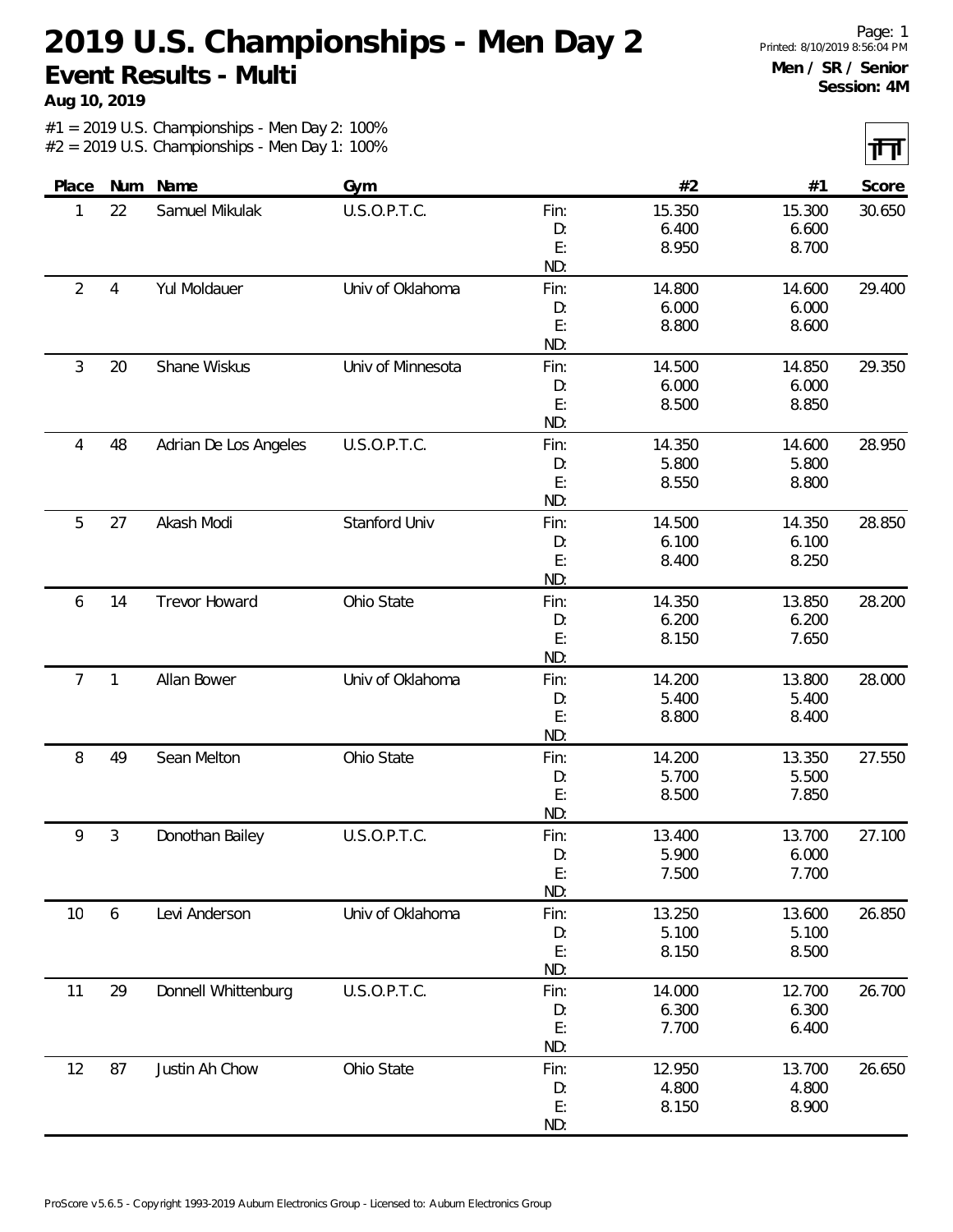**Aug 10, 2019**

नन्त

|            |    |                     |                      |           |                |                | 11 H J |
|------------|----|---------------------|----------------------|-----------|----------------|----------------|--------|
| Place      |    | Num Name            | Gym                  |           | $#2$           | #1             | Score  |
| 13         | 37 | Gage Dyer           | Univ of Oklahoma     | Fin:      | 13.250         | 13.350         | 26.600 |
|            |    |                     |                      | D:        | 5.000          | 5.000          |        |
|            |    |                     |                      | E:<br>ND: | 8.250          | 8.350          |        |
|            |    |                     |                      |           |                |                |        |
| 14         | 64 | Paul Juda           | <b>Buffalo Grove</b> | Fin:      | 12.600         | 13.650         | 26.250 |
|            |    |                     |                      | D:<br>E:  | 5.100<br>7.500 | 5.100<br>8.550 |        |
|            |    |                     |                      | ND:       |                |                |        |
| 15         | 18 | Mitchell Mandozzi   | Univ of Iowa         | Fin:      | 12.900         | 13.000         | 25.900 |
|            |    |                     |                      | D:        | 4.500          | 4.500          |        |
|            |    |                     |                      | E:        | 8.400          | 8.500          |        |
|            |    |                     |                      | ND:       |                |                |        |
| 16T        | 36 | Kanji Oyama         | U.S.O.P.T.C.         | Fin:      | 13.550         | 12.300         | 25.850 |
|            |    |                     |                      | D:        | 5.800          | 5.800          |        |
|            |    |                     |                      | E:        | 7.750          | 6.500          |        |
|            |    |                     |                      | ND:       |                |                |        |
| 16T        | 66 | <b>Riley Loos</b>   | Technique            | Fin:      | 12.900         | 12.950         | 25.850 |
|            |    |                     |                      | D:        | 4.700          | 4.700          |        |
|            |    |                     |                      | E:        | 8.200          | 8.250          |        |
|            |    |                     |                      | ND:       |                |                |        |
| 18         | 60 | Evan Davis          | Univ of Iowa         | Fin:      | 13.050         | 12.700         | 25.750 |
|            |    |                     |                      | D:        | 4.800          | 4.800          |        |
|            |    |                     |                      | E:        | 8.250          | 7.900          |        |
|            |    |                     |                      | ND:       |                |                |        |
| <b>19T</b> | 59 | Jacob Moore         | Univ of Michigan     | Fin:      | 12.500         | 13.100         | 25.600 |
|            |    |                     |                      | D:        | 4.700          | 4.900          |        |
|            |    |                     |                      | E:        | 7.800          | 8.200          |        |
|            |    |                     |                      | ND:       |                |                |        |
| 19T        | 8  | <b>Timothy Wang</b> | U.S.O.P.T.C.         | Fin:      | 11.950         | 13.650         | 25.600 |
|            |    |                     |                      | D:        | 5.400          | 5.700          |        |
|            |    |                     |                      | E:        | 6.550          | 7.950          |        |
|            |    |                     |                      | ND:       |                |                |        |
| 21         | 17 | Stewart Brown       | Univ of Iowa         | Fin:      | 12.900         | 12.650         | 25.550 |
|            |    |                     |                      | D:        | 4.300          | 4.300          |        |
|            |    |                     |                      | E:        | 8.600          | 8.350          |        |
|            |    |                     |                      | ND:       |                |                |        |
| 22         | 61 | Michael Fletcher    | Univ of Illinois     | Fin:      | 11.350         | 14.000         | 25.350 |
|            |    |                     |                      | D:        | 5.200          | 5.500          |        |
|            |    |                     |                      | E:        | 6.150          | 8.500          |        |
|            |    |                     |                      | ND:       |                |                |        |
| 23         | 76 | Bennet Huang        | Univ of Iowa         | Fin:      | 12.700         | 12.400         | 25.100 |
|            |    |                     |                      | D:        | 5.100          | 5.100          |        |
|            |    |                     |                      | E:        | 7.600          | 7.300          |        |
|            |    |                     |                      | ND:       |                |                |        |
| 24         | 16 | Brennan Pantazis    | Penn State           | Fin:      | 12.100         | 12.900         | 25.000 |
|            |    |                     |                      | D:        | 4.800          | 4.800          |        |
|            |    |                     |                      | E:        | 7.300          | 8.100          |        |
|            |    |                     |                      | ND:       |                |                |        |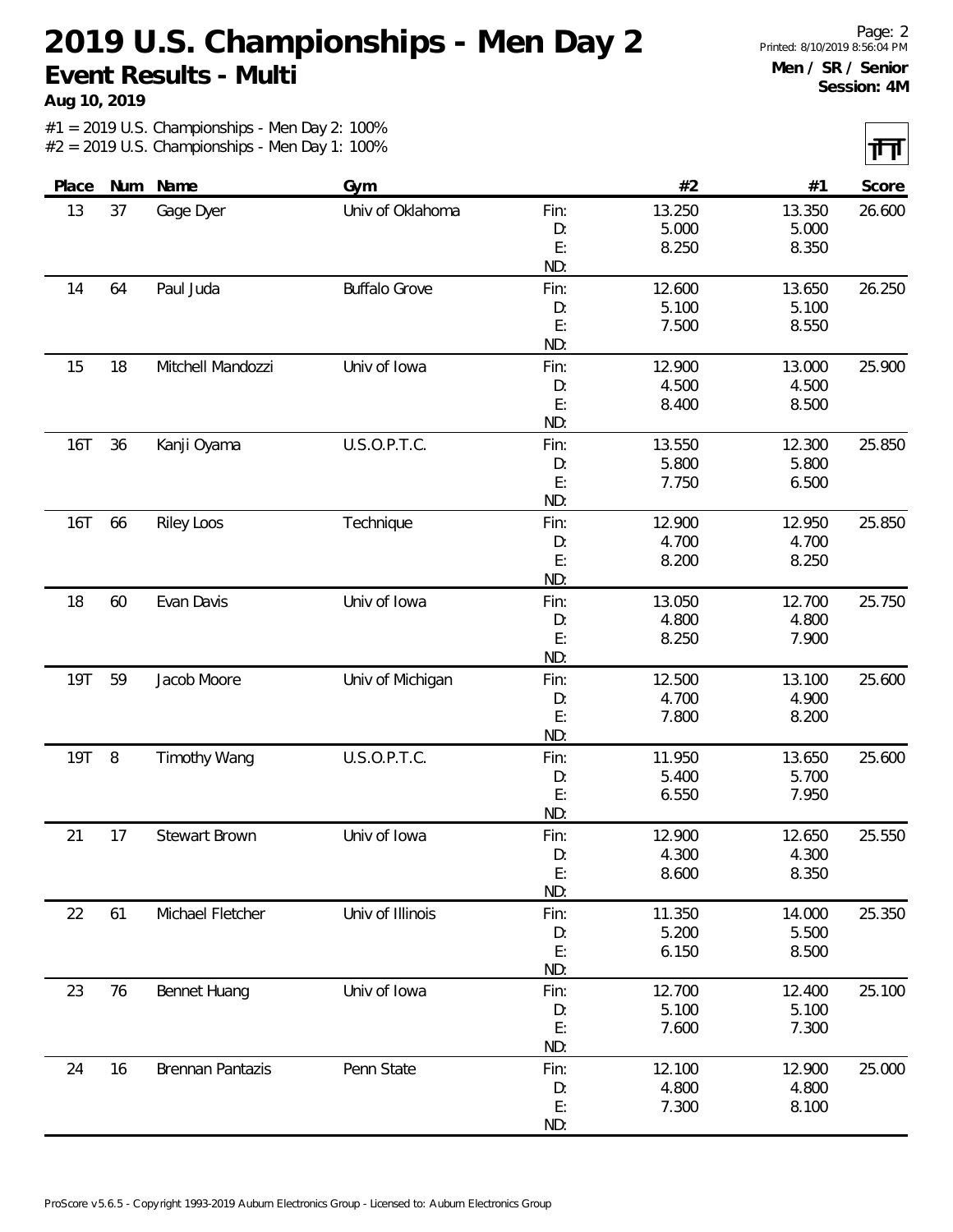**Aug 10, 2019**

| Place | <b>Num</b> | Name        | Gvm           |      | #2     | $#^{\bullet}$ | Score  |
|-------|------------|-------------|---------------|------|--------|---------------|--------|
| 25    | 11         | Kiwan Watts | Arizona State | Fin: | 13.050 | 11.700        | 24.750 |
|       |            |             |               | D:   | 5.600  | 5.500         |        |
|       |            |             |               | E:   | 7.450  | 6.200         |        |
|       |            |             |               | ND:  |        |               |        |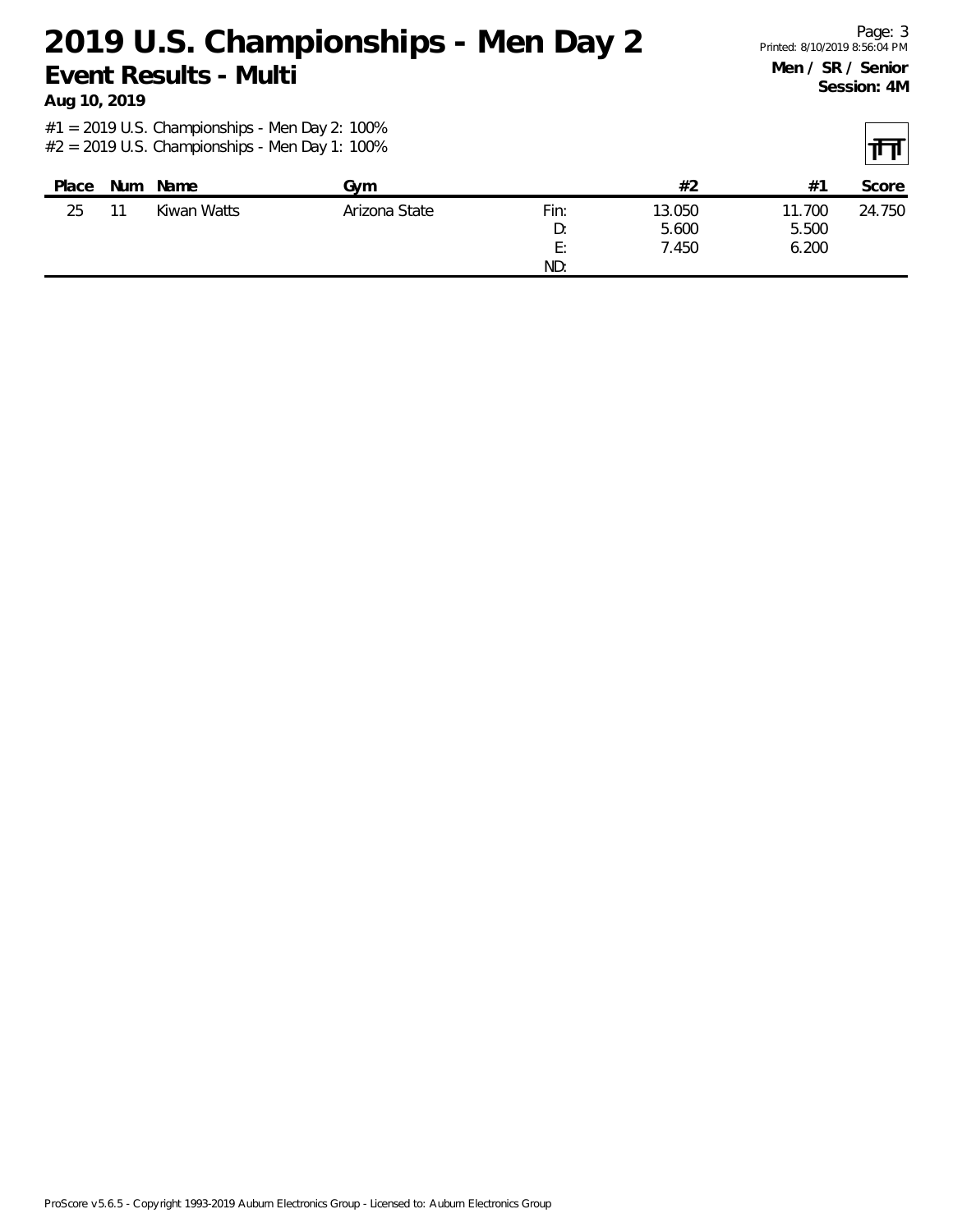**Aug 10, 2019**

 $\sqrt{}$ 

|                |                |                       |                      |      |        |        | $111 - 111$ |
|----------------|----------------|-----------------------|----------------------|------|--------|--------|-------------|
| Place          |                | Num Name              | Gym                  |      | #2     | #1     | Score       |
| 1              | 22             | Samuel Mikulak        | U.S.O.P.T.C.         | Fin: | 14.200 | 14.500 | 28.700      |
|                |                |                       |                      | D:   | 6.000  | 6.500  |             |
|                |                |                       |                      | E:   | 8.200  | 8.000  |             |
|                |                |                       |                      | ND:  |        |        |             |
| $\overline{2}$ | 27             | Akash Modi            | Stanford Univ        | Fin: | 13.700 | 13.650 | 27.350      |
|                |                |                       |                      | D:   | 6.000  | 6.000  |             |
|                |                |                       |                      | E:   | 7.700  | 7.650  |             |
|                |                |                       |                      | ND:  |        |        |             |
| 3              | 64             | Paul Juda             | <b>Buffalo Grove</b> | Fin: | 13.600 | 13.300 | 26.900      |
|                |                |                       |                      | D:   | 5.100  | 5.100  |             |
|                |                |                       |                      | E:   | 8.500  | 8.200  |             |
|                |                |                       |                      | ND:  |        |        |             |
| 4              | 48             | Adrian De Los Angeles | U.S.O.P.T.C.         | Fin: | 13.300 | 13.400 | 26.700      |
|                |                |                       |                      | D:   | 5.400  | 5.400  |             |
|                |                |                       |                      | E:   | 7.900  | 8.000  |             |
|                |                |                       |                      | ND:  |        |        |             |
| 5              | 20             | Shane Wiskus          | Univ of Minnesota    | Fin: | 13.400 | 13.150 | 26.550      |
|                |                |                       |                      | D:   | 5.700  | 5.700  |             |
|                |                |                       |                      | E:   | 7.700  | 7.450  |             |
|                |                |                       |                      | ND:  |        |        |             |
| 6T             | 6              | Levi Anderson         | Univ of Oklahoma     | Fin: | 13.450 | 13.050 | 26.500      |
|                |                |                       |                      | D:   | 5.600  | 5.600  |             |
|                |                |                       |                      | E:   | 7.850  | 7.450  |             |
|                |                |                       |                      | ND:  |        |        |             |
| 6T             | 49             | Sean Melton           | Ohio State           | Fin: | 12.850 | 13.650 | 26.500      |
|                |                |                       |                      | D:   | 5.200  | 5.200  |             |
|                |                |                       |                      | E:   | 7.650  | 8.450  |             |
|                |                |                       |                      | ND:  |        |        |             |
| 6T             | 61             | Michael Fletcher      | Univ of Illinois     | Fin: | 13.050 | 13.450 | 26.500      |
|                |                |                       |                      | D:   | 4.900  | 4.900  |             |
|                |                |                       |                      | E:   | 8.150  | 8.550  |             |
|                |                |                       |                      | ND:  |        |        |             |
| 9              | 66             | <b>Riley Loos</b>     | Technique            | Fin: | 13.250 | 13.100 | 26.350      |
|                |                |                       |                      | D:   | 4.700  | 4.600  |             |
|                |                |                       |                      | E:   | 8.550  | 8.500  |             |
|                |                |                       |                      | ND:  |        |        |             |
| 10T            | $\overline{4}$ | Yul Moldauer          | Univ of Oklahoma     | Fin: | 13.550 | 12.600 | 26.150      |
|                |                |                       |                      | D:   | 5.400  | 5.400  |             |
|                |                |                       |                      | E:   | 8.150  | 7.200  |             |
|                |                |                       |                      | ND:  |        |        |             |
| 10T            | 8              | <b>Timothy Wang</b>   | U.S.O.P.T.C.         | Fin: | 13.100 | 13.050 | 26.150      |
|                |                |                       |                      | D:   | 5.300  | 5.300  |             |
|                |                |                       |                      | E:   | 7.800  | 7.750  |             |
|                |                |                       |                      | ND:  |        |        |             |
| 12T            | 14             | Trevor Howard         | Ohio State           | Fin: | 12.700 | 13.350 | 26.050      |
|                |                |                       |                      | D:   | 5.000  | 5.000  |             |
|                |                |                       |                      | E:   | 7.700  | 8.350  |             |
|                |                |                       |                      | ND:  |        |        |             |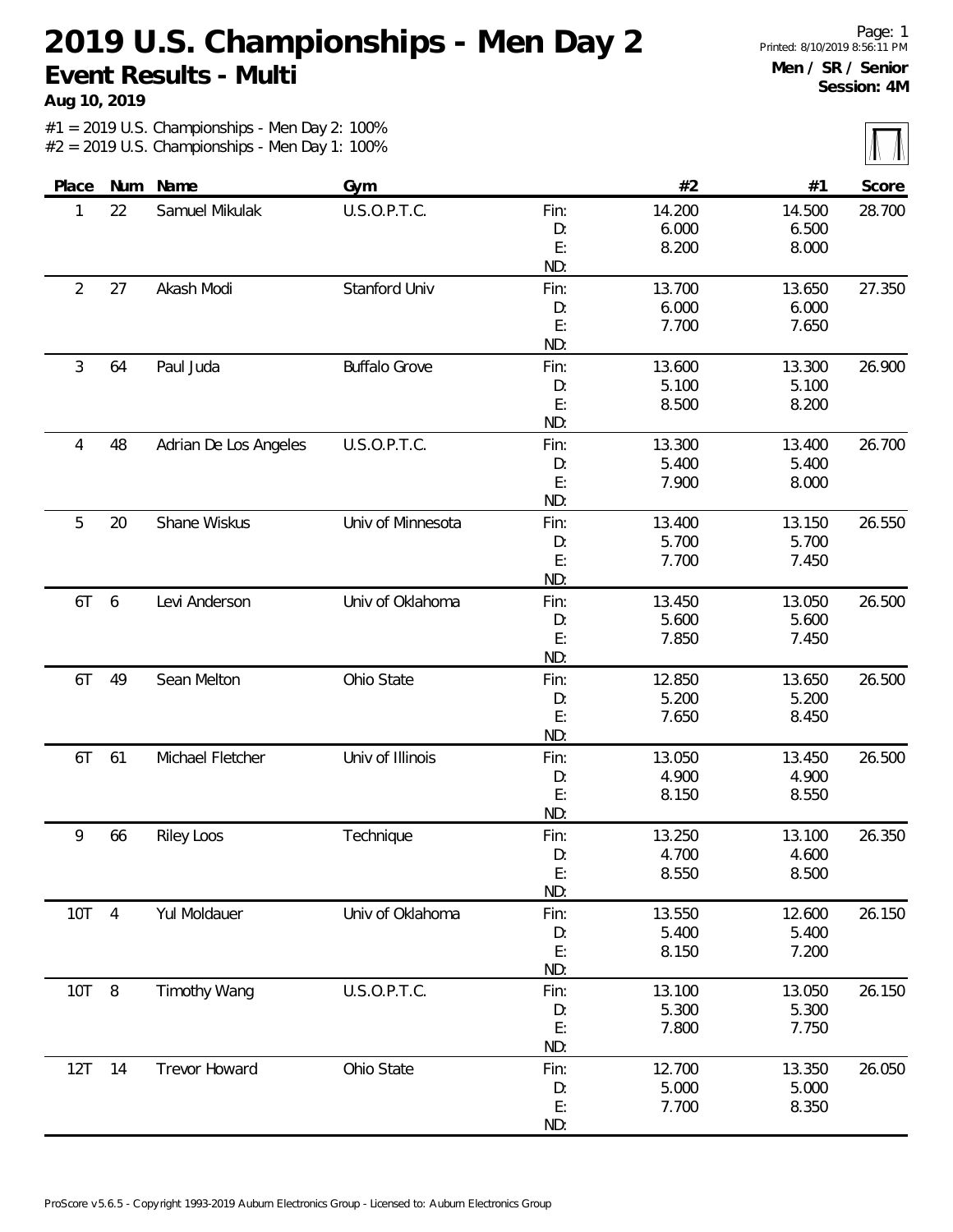**Aug 10, 2019**

 $\overline{\mathbb{M}}$ 

| Place |                | Num Name            | Gym              |      | #2     | #1     | Score  |
|-------|----------------|---------------------|------------------|------|--------|--------|--------|
| 12T   | 37             | Gage Dyer           | Univ of Oklahoma | Fin: | 13.150 | 12.900 | 26.050 |
|       |                |                     |                  | D:   | 5.200  | 5.200  |        |
|       |                |                     |                  | E:   | 7.950  | 7.700  |        |
|       |                |                     |                  | ND:  |        |        |        |
| 14T   | 30             | Alex Diab           | Univ of Illinois | Fin: | 12.750 | 12.800 | 25.550 |
|       |                |                     |                  | D:   | 5.100  | 5.100  |        |
|       |                |                     |                  | E:   | 7.650  | 7.700  |        |
|       |                |                     |                  | ND:  |        |        |        |
| 14T   | $\mathfrak{Z}$ | Donothan Bailey     | U.S.O.P.T.C.     | Fin: | 13.150 | 12.400 | 25.550 |
|       |                |                     |                  | D:   | 5.800  | 5.700  |        |
|       |                |                     |                  | E:   | 7.350  | 6.700  |        |
|       |                |                     |                  | ND:  |        |        |        |
| 16    | 29             | Donnell Whittenburg | U.S.O.P.T.C.     | Fin: | 11.850 | 13.450 | 25.300 |
|       |                |                     |                  | D:   | 5.200  | 5.600  |        |
|       |                |                     |                  | E:   | 6.650  | 7.850  |        |
|       |                |                     |                  | ND:  |        |        |        |
| 17    | 36             | Kanji Oyama         | U.S.O.P.T.C.     | Fin: | 12.050 | 12.850 | 24.900 |
|       |                |                     |                  | D:   | 5.000  | 5.000  |        |
|       |                |                     |                  | E:   | 7.050  | 7.850  |        |
|       |                |                     |                  | ND:  |        |        |        |
| 18    | 76             | Bennet Huang        | Univ of Iowa     | Fin: | 12.500 | 12.250 | 24.750 |
|       |                |                     |                  | D:   | 4.500  | 4.500  |        |
|       |                |                     |                  | E:   | 8.000  | 7.750  |        |
|       |                |                     |                  | ND:  |        |        |        |
| 19    | 17             | Stewart Brown       | Univ of Iowa     | Fin: | 12.100 | 12.250 | 24.350 |
|       |                |                     |                  | D:   | 3.700  | 3.700  |        |
|       |                |                     |                  | E:   | 8.400  | 8.550  |        |
|       |                |                     |                  | ND:  |        |        |        |
| 20    | $\mathbf{1}$   | Allan Bower         | Univ of Oklahoma | Fin: | 11.350 | 12.850 | 24.200 |
|       |                |                     |                  | D:   | 4.700  | 5.000  |        |
|       |                |                     |                  | E:   | 6.650  | 7.850  |        |
|       |                |                     |                  | ND:  |        |        |        |
| 21    | 87             | Justin Ah Chow      | Ohio State       | Fin: | 12.500 | 11.500 | 24.000 |
|       |                |                     |                  | D:   | 4.500  | 4.500  |        |
|       |                |                     |                  | E:   | 8.000  | 7.000  |        |
|       |                |                     |                  | ND:  |        |        |        |
| 22    | 59             | Jacob Moore         | Univ of Michigan | Fin: | 12.350 | 11.600 | 23.950 |
|       |                |                     |                  | D:   | 4.600  | 4.200  |        |
|       |                |                     |                  | E:   | 7.750  | 7.400  |        |
|       |                |                     |                  | ND:  |        |        |        |
| 23    | 60             | Evan Davis          | Univ of Iowa     | Fin: | 11.600 | 12.000 | 23.600 |
|       |                |                     |                  | D:   | 4.600  | 4.600  |        |
|       |                |                     |                  | E:   | 7.000  | 7.400  |        |
|       |                |                     |                  | ND:  |        |        |        |
| 24    | 18             | Mitchell Mandozzi   | Univ of Iowa     | Fin: | 10.750 | 12.800 | 23.550 |
|       |                |                     |                  | D:   | 4.700  | 5.200  |        |
|       |                |                     |                  | E:   | 6.050  | 7.600  |        |
|       |                |                     |                  |      |        |        |        |